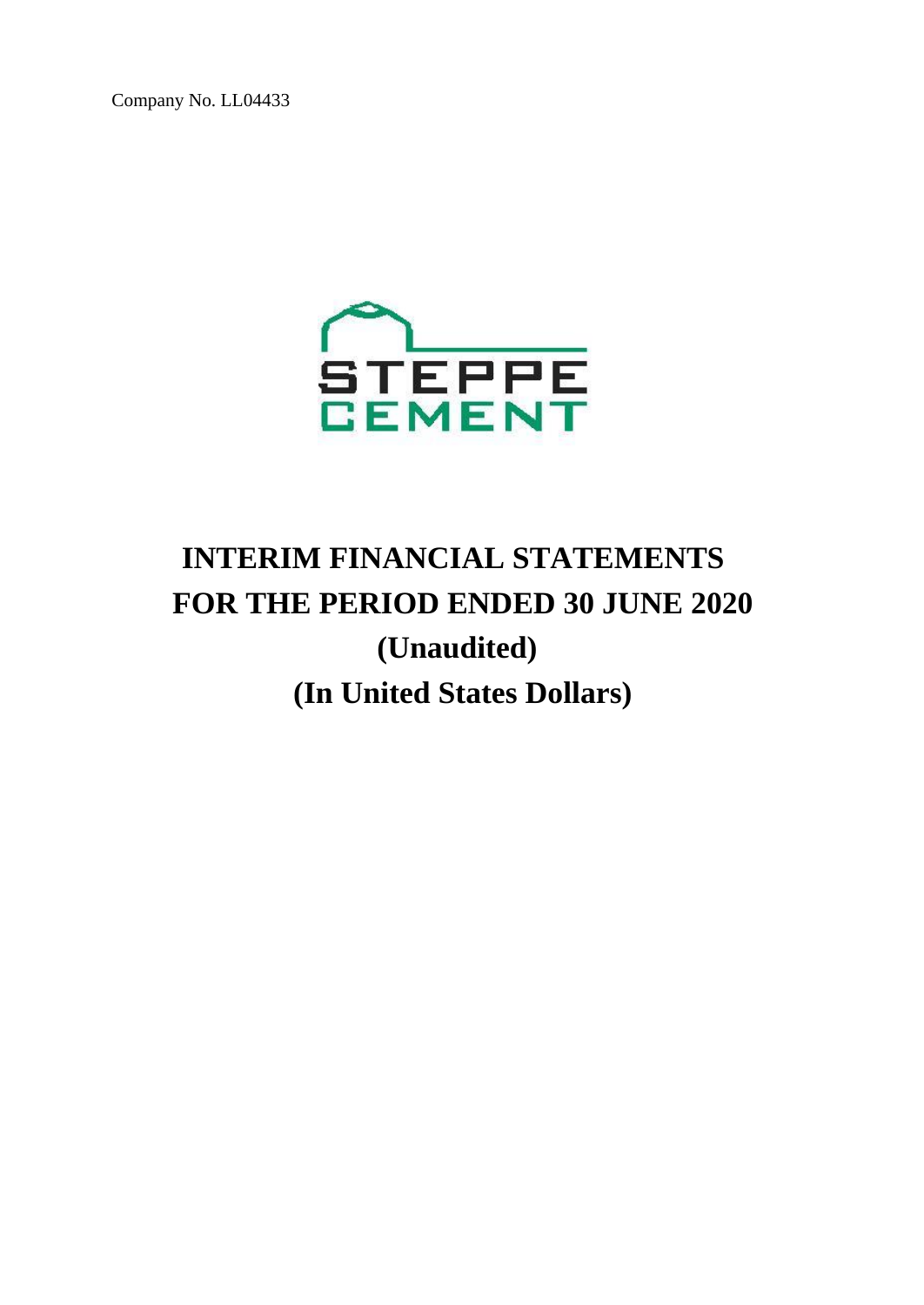### **INTERIM FINANCIAL STATEMENTS (UNAUDITED)**

#### **CONTENTS PAGE(S)**

| Condensed Consolidated Statement of Profit and Loss (Unaudited)                                   |           |
|---------------------------------------------------------------------------------------------------|-----------|
| Condensed Consolidated Statement of Profit and Loss and Other Comprehensive<br>Income (Unaudited) | 2         |
| Condensed Consolidated Statement of Financial Position (Unaudited)                                | $3 - 4$   |
| Condensed Consolidated Statement of Changes in Equity (Unaudited)                                 | $5 - 7$   |
| Condensed Consolidated Cash Flow Statement (Unaudited)                                            | $8 - 9$   |
| Notes to the Condensed Interim Financial Statements (Unaudited)                                   | $10 - 21$ |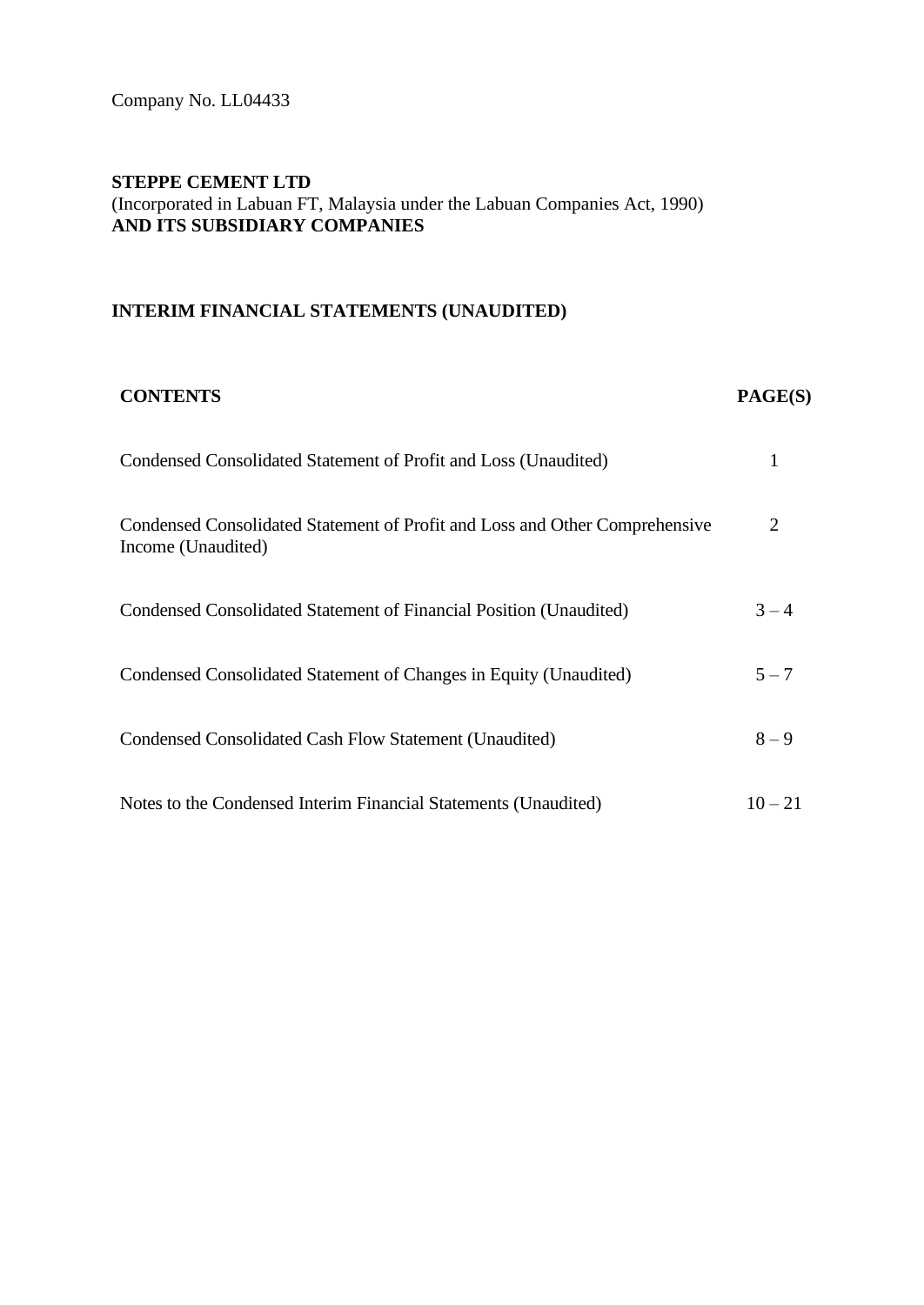#### **CONDENSED CONSOLIDATED STATEMENT OF PROFIT AND LOSS FOR THE PERIOD ENDED 30 JUNE 2020 (UNAUDITED)**

|                                                                          |             |                                       | <b>The Group</b><br><b>6</b> months ended | <b>The Company</b><br><b>6</b> months ended |                                |
|--------------------------------------------------------------------------|-------------|---------------------------------------|-------------------------------------------|---------------------------------------------|--------------------------------|
|                                                                          | <b>Note</b> | <b>30 June 2020</b><br><b>USD'000</b> | 30 June 2019<br><b>USD'000</b>            | <b>30 June 2020</b><br><b>USD'000</b>       | 30 June 2019<br><b>USD'000</b> |
| Revenue                                                                  | 7           | 33,786                                | 37,122                                    | 701                                         | 629                            |
| Cost of sales                                                            |             | (20, 285)                             | (23,515)                                  |                                             |                                |
| Gross profit                                                             |             | 13,501                                | 13,607                                    | 701                                         | 629                            |
| Selling expenses                                                         |             | (5,162)                               | (6, 584)                                  |                                             |                                |
| General and administrative<br>expenses                                   |             | (2,566)                               | (2, 563)                                  | (135)                                       | (147)                          |
| Operating profit<br>Interest income<br>Finance costs                     | 8           | 5,773<br>112<br>(766)                 | 4,460<br>147<br>(554)                     | 566<br>Λ                                    | 482<br>Λ                       |
| Net foreign exchange<br>$(\text{loss})/\text{gain}$<br>Other income, net |             | (571)<br>248                          | (36)<br>148                               | 3<br>82                                     | 3                              |
| Profit before income tax                                                 |             | 4,796                                 | 4,165                                     | 651                                         | 485                            |
| Income tax expense                                                       | 9           | (736)                                 | (1,083)                                   |                                             |                                |
| Profit for the period                                                    |             | 4,060                                 | 3,082                                     | 651                                         | 485                            |
| Attributable to:<br>Shareholders of the<br>Company                       |             | 4,060                                 | 3,082                                     | 651                                         | 485                            |
| Earnings per share:                                                      |             |                                       |                                           |                                             |                                |
| Basic and diluted (cents)                                                | 10          | 1.9                                   | 1.4                                       |                                             |                                |

^ - insignificant amount.

The accompanying notes form an integral part of the Condensed Financial Statements.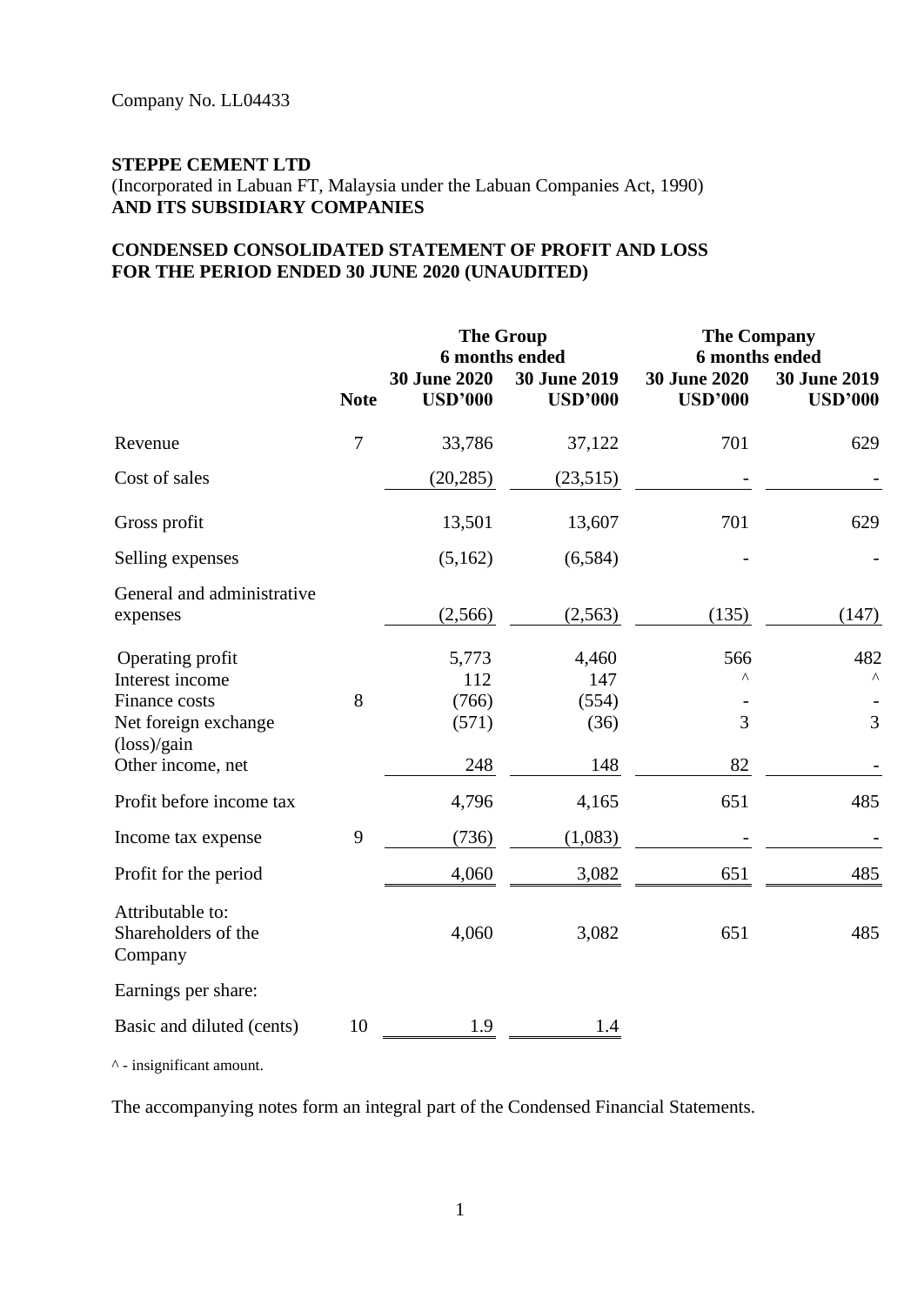#### **CONDENSED CONSOLIDATED STATEMENT OF PROFIT AND LOSS AND OTHER COMPREHENSIVE INCOME FOR THE PERIOD ENDED 30 JUNE 2020 (UNAUDITED)**

|                                                                                             | <b>The Group</b><br>6 months ended<br><b>30 June 2020</b><br><b>30 June 2019</b><br><b>USD'000</b><br><b>USD'000</b> |       | <b>The Company</b><br><b>6</b> months ended<br><b>30 June 2020</b><br>30 June 2019<br><b>USD'000</b><br><b>USD'000</b> |     |  |
|---------------------------------------------------------------------------------------------|----------------------------------------------------------------------------------------------------------------------|-------|------------------------------------------------------------------------------------------------------------------------|-----|--|
| Profit for the period                                                                       | 4,060                                                                                                                | 3,082 | 651                                                                                                                    | 485 |  |
| Other comprehensive<br>(loss)/income:                                                       |                                                                                                                      |       |                                                                                                                        |     |  |
| Item that may be<br>reclassified subsequently to<br>profit or loss                          |                                                                                                                      |       |                                                                                                                        |     |  |
| <b>Exchange differences</b><br>arising on translation of<br>foreign subsidiary<br>companies | (3,499)                                                                                                              | 759   |                                                                                                                        |     |  |
| Total other comprehensive<br>(loss)/income for the period                                   | (3,499)                                                                                                              | 759   |                                                                                                                        |     |  |
| Total comprehensive<br>income for the period                                                | 561                                                                                                                  | 3,841 | 651                                                                                                                    | 485 |  |
| Attributable to:<br>Shareholders of the<br>Company                                          | 561                                                                                                                  | 3,841 | 651                                                                                                                    | 485 |  |

The accompanying notes form an integral part of the Condensed Financial Statements.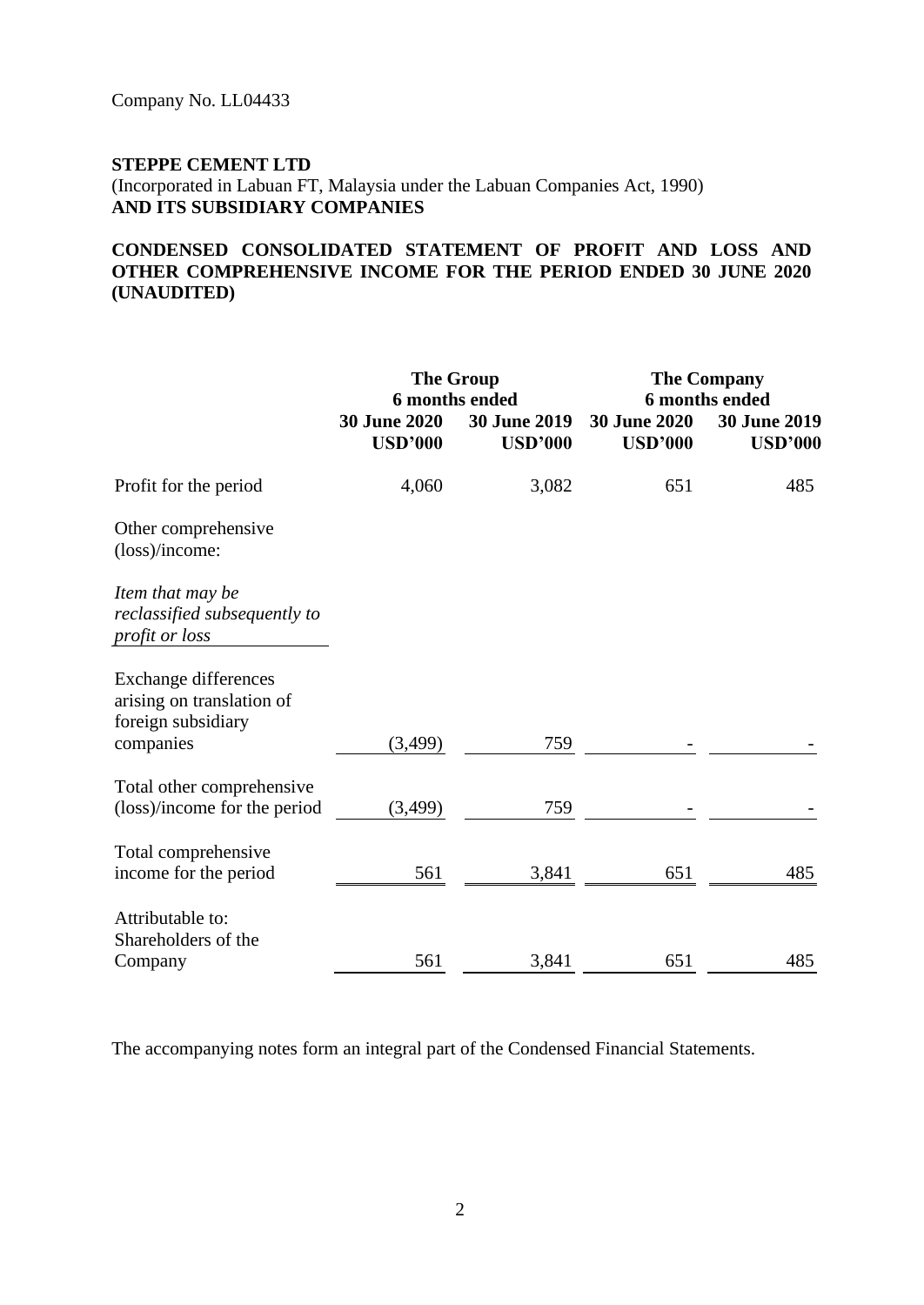#### **CONDENSED CONSOLIDATED STATEMENT OF FINANCIAL POSITION AS AT 30 JUNE 2020 (UNAUDITED)**

|                             |             | <b>The Group</b>                                          |                                                 | <b>The Company</b>                                        |                                                 |
|-----------------------------|-------------|-----------------------------------------------------------|-------------------------------------------------|-----------------------------------------------------------|-------------------------------------------------|
|                             | <b>Note</b> | <b>Unaudited</b><br><b>30 June 2020</b><br><b>USD'000</b> | <b>Audited</b><br>31 Dec 2019<br><b>USD'000</b> | <b>Unaudited</b><br><b>30 June 2020</b><br><b>USD'000</b> | <b>Audited</b><br>31 Dec 2019<br><b>USD'000</b> |
| <b>Assets</b>               |             |                                                           |                                                 |                                                           |                                                 |
| <b>Non-Current Assets</b>   |             |                                                           |                                                 |                                                           |                                                 |
| Property, plant and         |             |                                                           |                                                 |                                                           |                                                 |
| equipment                   | 11          | 51,614                                                    | 55,808                                          |                                                           |                                                 |
| Right-of-use assets         |             | 4,707                                                     | 6,140                                           |                                                           |                                                 |
| Investment in               |             |                                                           |                                                 |                                                           |                                                 |
| subsidiary companies        |             |                                                           |                                                 | 36,198                                                    | 36,198                                          |
| Loan to subsidiary          |             |                                                           |                                                 | 30,140                                                    | 30,140                                          |
| company                     |             |                                                           |                                                 |                                                           |                                                 |
| Advances                    |             | 12                                                        | 6                                               |                                                           |                                                 |
| Other assets                | 12          | 2,287                                                     | 2,427                                           |                                                           |                                                 |
| <b>Total Non-Current</b>    |             |                                                           |                                                 |                                                           |                                                 |
| <b>Assets</b>               |             | 58,620                                                    | 64,381                                          | 66,338                                                    | 66,338                                          |
| <b>Current Assets</b>       |             |                                                           |                                                 |                                                           |                                                 |
| Inventories                 | 13          | 9,668                                                     | 10,812                                          |                                                           |                                                 |
| Trade and other             | 14          | 6,173                                                     | 5,790                                           | 9,710                                                     | 8,848                                           |
| receivables                 |             |                                                           |                                                 |                                                           |                                                 |
| Lease receivable            |             | 12                                                        |                                                 |                                                           |                                                 |
| Income tax receivable       |             | 432                                                       | 405                                             |                                                           |                                                 |
| Loans and advances to       |             |                                                           |                                                 |                                                           |                                                 |
| subsidiary companies        |             |                                                           |                                                 | 20                                                        | 30                                              |
| Advances and prepaid        |             |                                                           |                                                 |                                                           |                                                 |
| expenses                    |             | 4,186                                                     | 3,683                                           | 26                                                        | 16                                              |
| Cash and cash               |             |                                                           |                                                 |                                                           |                                                 |
| equivalents                 | 15          | 9,567                                                     | 9,014                                           | 68                                                        | 262                                             |
| <b>Total Current Assets</b> |             | 30,038                                                    | 29,704                                          | 9,824                                                     | 9,156                                           |
| <b>Total Assets</b>         |             | 88,658                                                    | 94,085                                          | 76,162                                                    | 75,494                                          |

(Cont'd)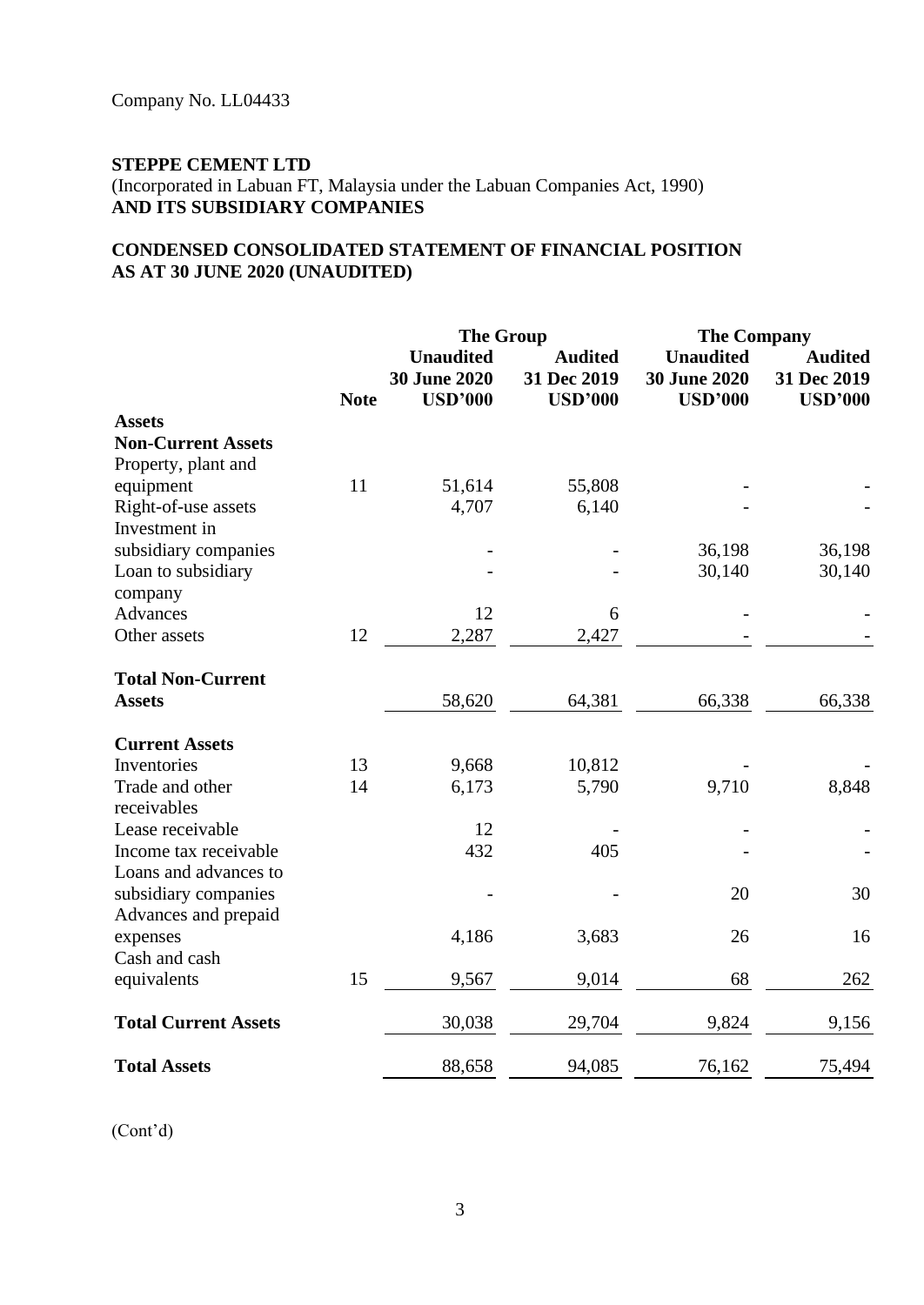#### **CONDENSED CONSOLIDATED STATEMENT OF FINANCIAL POSITION AS AT 30 JUNE 2020 (UNAUDITED)**

|                                |             | <b>The Group</b>                                          |                                                 | <b>The Company</b>                                        |                                                 |
|--------------------------------|-------------|-----------------------------------------------------------|-------------------------------------------------|-----------------------------------------------------------|-------------------------------------------------|
|                                | <b>Note</b> | <b>Unaudited</b><br><b>30 June 2020</b><br><b>USD'000</b> | <b>Audited</b><br>31 Dec 2019<br><b>USD'000</b> | <b>Unaudited</b><br><b>30 June 2020</b><br><b>USD'000</b> | <b>Audited</b><br>31 Dec 2019<br><b>USD'000</b> |
| <b>Equity and Liabilities</b>  |             |                                                           |                                                 |                                                           |                                                 |
| <b>Capital and Reserves</b>    |             |                                                           |                                                 |                                                           |                                                 |
| Share capital                  |             | 73,761                                                    | 73,761                                          | 73,761                                                    | 73,761                                          |
| <b>Revaluation reserve</b>     |             | 1,859                                                     | 2,016                                           |                                                           |                                                 |
| <b>Translation reserve</b>     |             | (116,785)                                                 | (113, 286)                                      |                                                           |                                                 |
| Retained earnings              |             | 104,603                                                   | 100,386                                         | 2,228                                                     | 1,577                                           |
| <b>Total Equity</b>            |             | 63,438                                                    | 62,877                                          | 75,989                                                    | 75,338                                          |
| <b>Non-Current Liabilities</b> |             |                                                           |                                                 |                                                           |                                                 |
| <b>Borrowings</b>              | 16          | 2,300                                                     | 3,893                                           |                                                           |                                                 |
| Lease liabilities              |             | 3,147                                                     | 4,307                                           |                                                           |                                                 |
| Deferred taxes                 |             | 4,828                                                     | 4,652                                           |                                                           |                                                 |
| Deferred income                |             | 1,308                                                     | 1,421                                           |                                                           |                                                 |
| Provision for site             |             |                                                           |                                                 |                                                           |                                                 |
| restoration                    |             | 75                                                        | 74                                              |                                                           |                                                 |
| <b>Total Non-Current</b>       |             |                                                           |                                                 |                                                           |                                                 |
| <b>Liabilities</b>             |             | 11,658                                                    | 14,347                                          |                                                           |                                                 |
| <b>Current liabilities</b>     |             |                                                           |                                                 |                                                           |                                                 |
| Trade and other payables       |             | 4,351                                                     | 6,204                                           |                                                           |                                                 |
| Accrued and other              |             |                                                           |                                                 |                                                           |                                                 |
| liabilities                    |             | 5,033                                                     | 1,405                                           | 173                                                       | 156                                             |
| <b>Borrowings</b>              | 16          | 910                                                       | 6,420                                           |                                                           |                                                 |
| Lease liabilities              |             | 1,988                                                     | 2,191                                           |                                                           |                                                 |
| Deferred income                |             | 76                                                        | 81                                              |                                                           |                                                 |
| Taxes payable                  |             | 1,204                                                     | 560                                             |                                                           |                                                 |
| <b>Total Current</b>           |             |                                                           |                                                 |                                                           |                                                 |
| <b>Liabilities</b>             |             | 13,562                                                    | 16,861                                          | 173                                                       | 156                                             |
| <b>Total Liabilities</b>       |             | 25,220                                                    | 31,208                                          | 173                                                       | 156                                             |
| <b>Total Equity and</b>        |             |                                                           |                                                 |                                                           |                                                 |
| <b>Liabilities</b>             |             | 88,658                                                    | 94,085                                          | 76,162                                                    | 75,494                                          |

The accompanying notes form an integral part of the Condensed Financial Statements.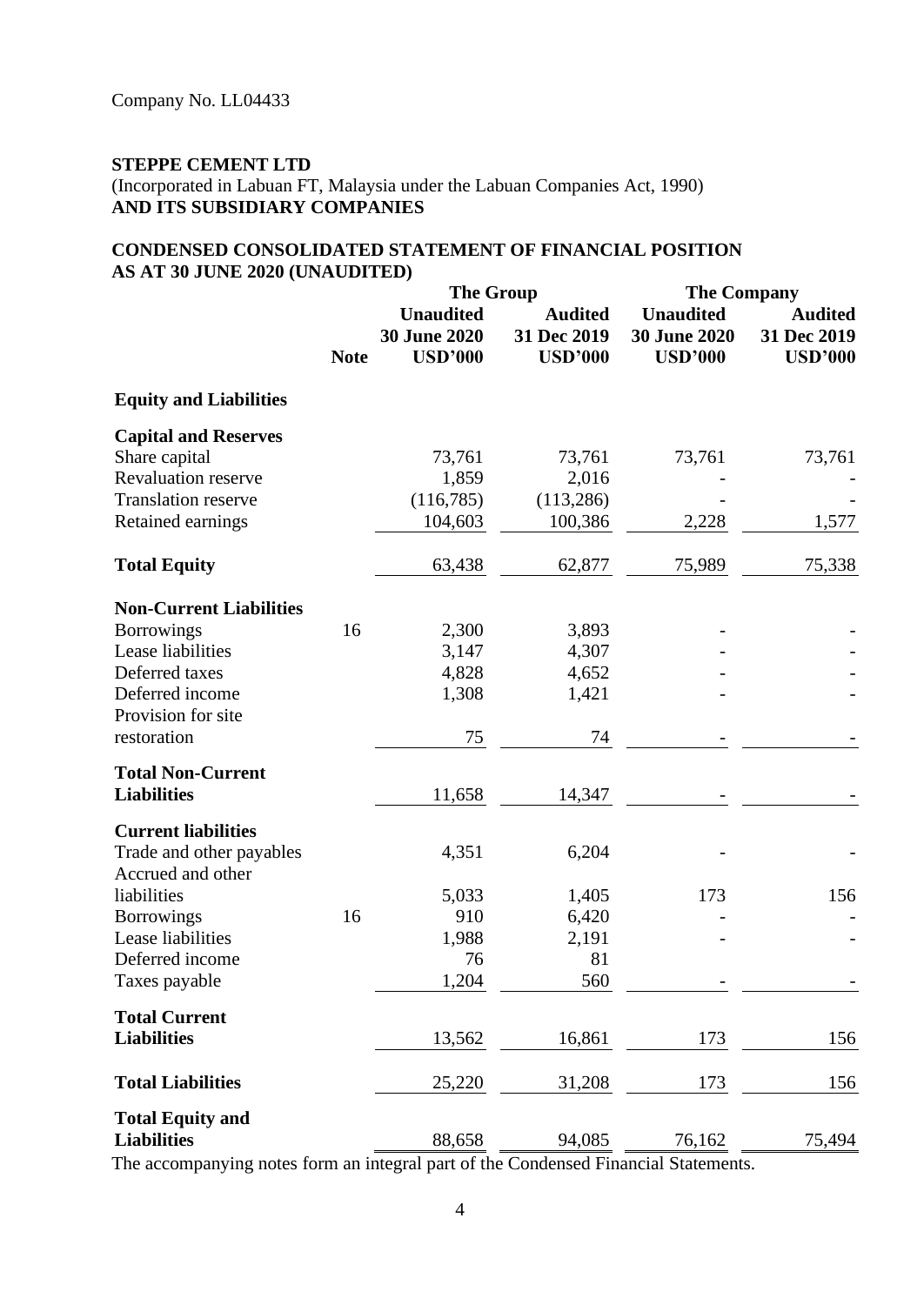#### **STEPPE CEMENT LTD**

### (Incorporated in Labuan FT, Malaysia under the Labuan Companies Act, 1990) **AND ITS SUBSIDIARY COMPANIES**

#### **CONDENSED CONSOLIDATED STATEMENT OF CHANGES IN EQUITY FOR THE PERIOD ENDED 30 JUNE 2020 (UNAUDITED)**

|                                                                                                                                                        |                           | Non-distributable         |                           | <b>Distributable</b>       |                |
|--------------------------------------------------------------------------------------------------------------------------------------------------------|---------------------------|---------------------------|---------------------------|----------------------------|----------------|
| <b>The Group</b>                                                                                                                                       | <b>Share</b>              | <b>Revaluation</b>        | <b>Translation</b>        | <b>Retained</b>            | <b>Total</b>   |
|                                                                                                                                                        | capital<br><b>USD'000</b> | reserve<br><b>USD'000</b> | reserve<br><b>USD'000</b> | earnings<br><b>USD'000</b> | <b>USD'000</b> |
| Balance as at 1 January 2020                                                                                                                           | 73,761                    | 2,016                     | (113, 286)                | 100,386                    | 62,877         |
| Profit for the period                                                                                                                                  |                           |                           |                           | 4,060                      | 4,060          |
| Other comprehensive loss                                                                                                                               |                           |                           | (3,499)                   |                            | (3,499)        |
| Total comprehensive<br>(loss)/income for the period<br>Transfer of revaluation reserve<br>relating to depreciation of<br>property, plant and equipment |                           |                           | (3,499)                   | 4,060                      | 561            |
| through use                                                                                                                                            |                           | (157)                     |                           | 157                        |                |
| Balance as at 30 June 2020                                                                                                                             | 73,761                    | 1,859                     | (116,785)                 | 104,603                    | 63,438         |

(Cont'd)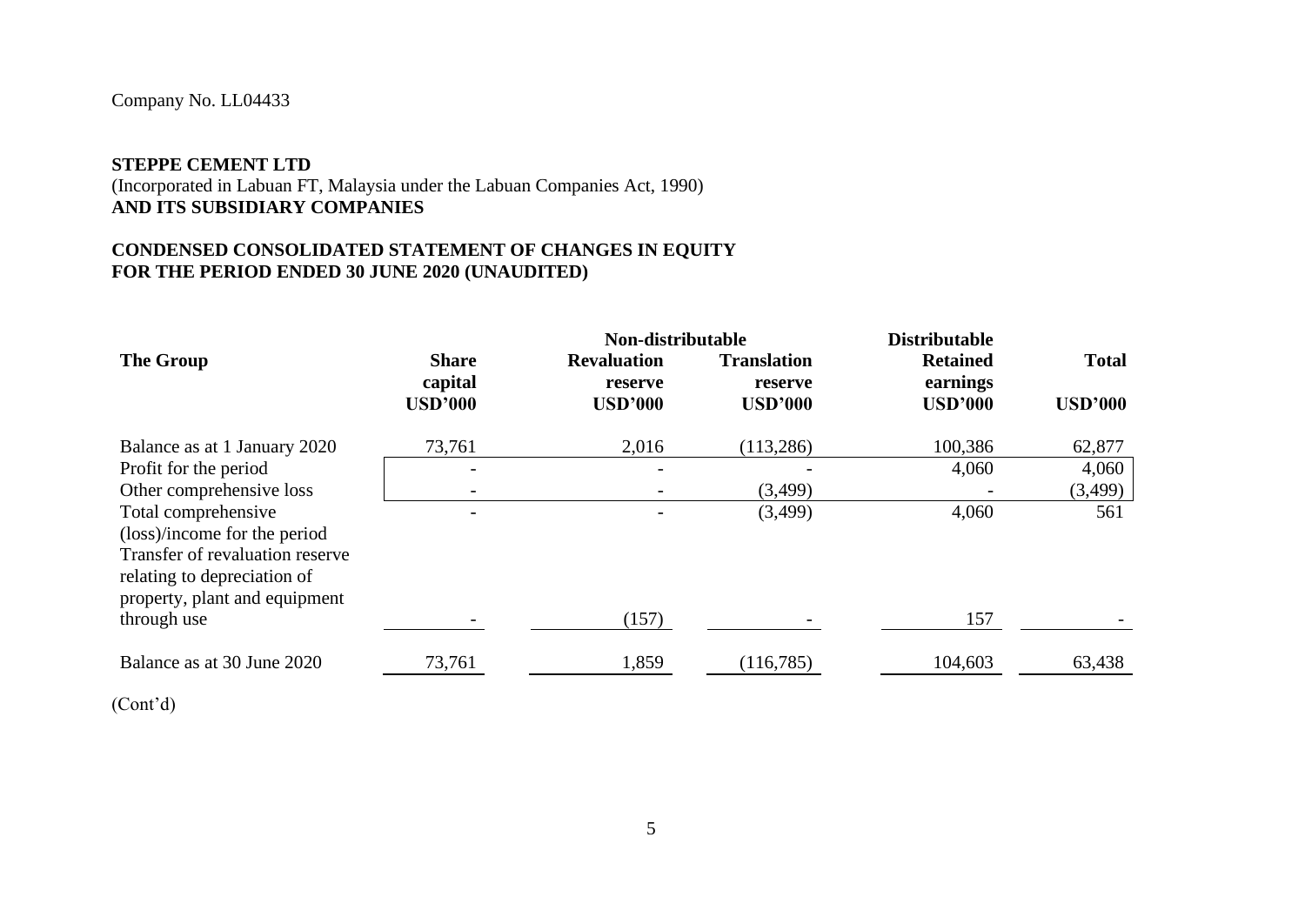#### **STEPPE CEMENT LTD**

#### (Incorporated in Labuan FT, Malaysia under the Labuan Companies Act, 1990) **AND ITS SUBSIDIARY COMPANIES**

#### **CONDENSED CONSOLIDATED STATEMENT OF CHANGES IN EQUITY FOR THE PERIOD ENDED 30 JUNE 2020 (UNAUDITED)**

|                                                                                                                     | Non-distributable                         |                                                 |                                                 | <b>Distributable</b>                          |                                |
|---------------------------------------------------------------------------------------------------------------------|-------------------------------------------|-------------------------------------------------|-------------------------------------------------|-----------------------------------------------|--------------------------------|
| <b>The Group</b>                                                                                                    | <b>Share</b><br>capital<br><b>USD'000</b> | <b>Revaluation</b><br>reserve<br><b>USD'000</b> | <b>Translation</b><br>reserve<br><b>USD'000</b> | <b>Retained</b><br>earnings<br><b>USD'000</b> | <b>Total</b><br><b>USD'000</b> |
| Balance as at 1 January 2019                                                                                        | 73,761                                    | 2,349                                           | (116, 266)                                      | 96,113                                        | 55,957                         |
| Profit for the period                                                                                               |                                           |                                                 |                                                 | 3,082                                         | 3,082                          |
| Other comprehensive income                                                                                          |                                           |                                                 | 759                                             |                                               | 759                            |
| Total comprehensive income for<br>the period                                                                        |                                           |                                                 | 759                                             | 3,082                                         | 3,841                          |
| Dividend payable<br>Transfer of revaluation reserve<br>relating to depreciation of<br>property, plant and equipment |                                           |                                                 |                                                 | (8,362)                                       | (8,362)                        |
| through use                                                                                                         |                                           | (167)                                           |                                                 | 167                                           |                                |
| Balance as at 30 June 2019                                                                                          | 73,761                                    | 2,182                                           | (115,507)                                       | 91,000                                        | 51,436                         |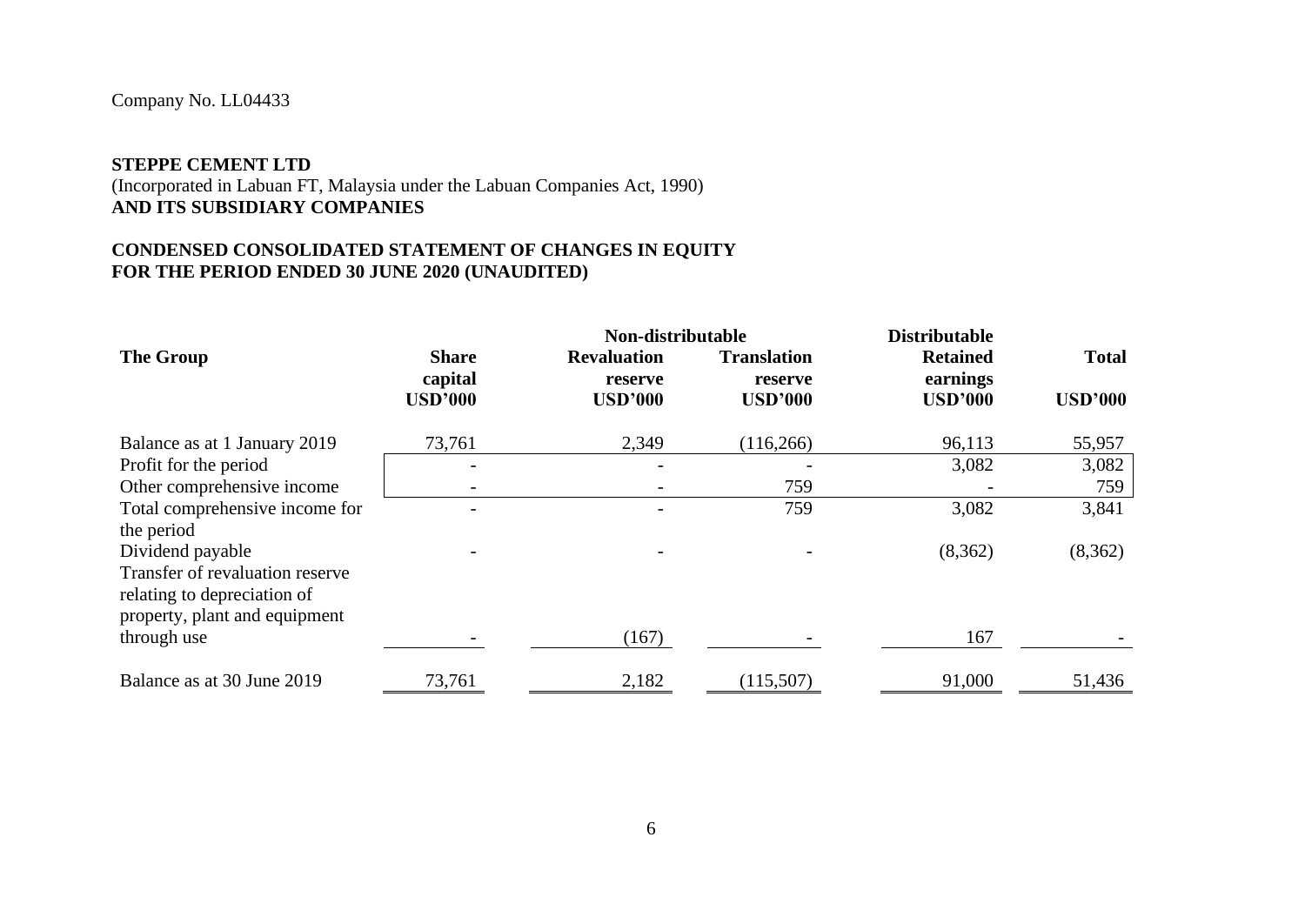### **STEPPE CEMENT LTD**

#### (Incorporated in Labuan FT, Malaysia under the Labuan Companies Act, 1990) **AND ITS SUBSIDIARY COMPANIES**

#### **CONDENSED CONSOLIDATED STATEMENT OF CHANGES IN EQUITY FOR THE PERIOD ENDED 30 JUNE 2020 (UNAUDITED)**

| <b>The Company</b>                                                                            | <b>Share</b><br>capital | <b>Retained earnings/</b><br>(Accumulated<br>losses) | <b>Total</b>             |
|-----------------------------------------------------------------------------------------------|-------------------------|------------------------------------------------------|--------------------------|
|                                                                                               | <b>USD'000</b>          | <b>USD'000</b>                                       | <b>USD'000</b>           |
| Balance as at 1 January 2020<br>Total comprehensive income for the period                     | 73,761                  | 1,577<br>651                                         | 75,338<br>651            |
| Balance as at 30 June 2020                                                                    | 73,761                  | 2,228                                                | 75,989                   |
| Balance as at 1 January 2019<br>Total comprehensive income for the period<br>Dividend payable | 73,761                  | 399<br>485<br>(8,362)                                | 74,160<br>485<br>(8,362) |
| Balance as at 30 June 2019                                                                    | 73,761                  | (7, 478)                                             | 66,283                   |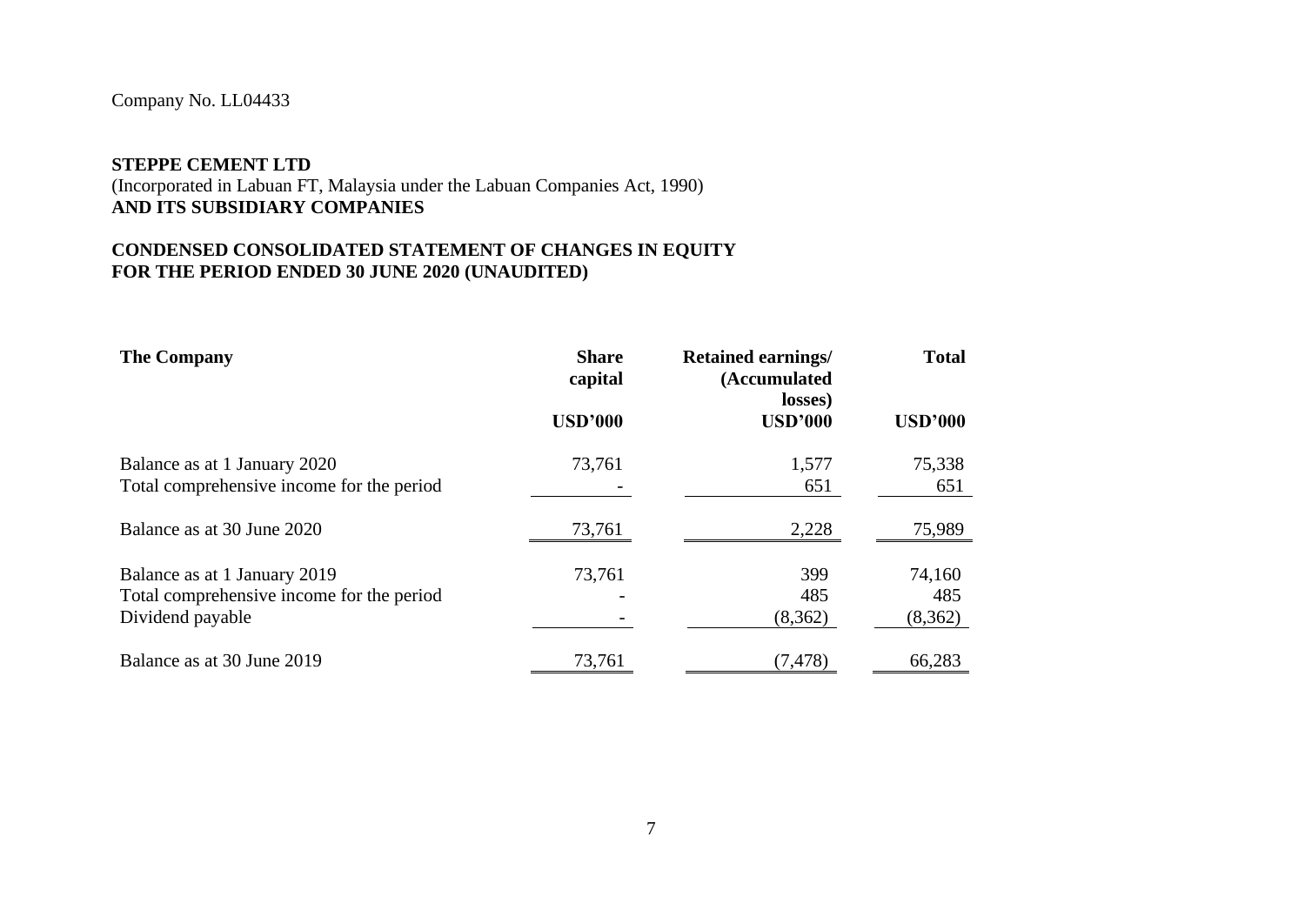### **STEPPE CEMENT LTD**

(Incorporated in Labuan FT, Malaysia under the Labuan Companies Act, 1990) **AND ITS SUBSIDIARY COMPANIES**

#### **CONDENSED CONSOLIDATED CASH FLOW STATEMENT FOR THE PERIOD ENDED 30 JUNE 2020 (UNAUDITED)**

|                                                                                                         |                                | <b>The Group</b><br>6 months ended    |                                       | <b>The Company</b><br>6 months ended |  |
|---------------------------------------------------------------------------------------------------------|--------------------------------|---------------------------------------|---------------------------------------|--------------------------------------|--|
|                                                                                                         | 30 June 2020<br><b>USD'000</b> | <b>30 June 2019</b><br><b>USD'000</b> | <b>30 June 2020</b><br><b>USD'000</b> | 30 June 2019<br><b>USD'000</b>       |  |
| <b>OPERATING ACTIVITIES</b><br>Profit before income tax                                                 | 4,796                          | 4,165                                 | 651                                   | 485                                  |  |
| Adjustments for:                                                                                        |                                |                                       |                                       |                                      |  |
| Depreciation of property,<br>plant and equipment                                                        | 3,559                          | 3,355                                 |                                       |                                      |  |
| Depreciation of right-of-use<br>assets                                                                  | 1,446                          |                                       |                                       |                                      |  |
| Other non-cash items                                                                                    | 1,192                          | 358                                   | (329)                                 | (631)                                |  |
| Operating Profit/(Loss) Before<br><b>Working Capital Changes</b>                                        | 10,993                         | 7,878                                 | 322                                   | (146)                                |  |
| (Increase)/Decrease in:                                                                                 |                                |                                       |                                       |                                      |  |
| Inventories<br>Trade and other receivables,<br>advances and prepaid expenses<br>Loans and advances from | 541<br>(1, 411)                | 1,531<br>(3,401)                      | (872)                                 | (430)                                |  |
| subsidiary companies                                                                                    |                                |                                       | 10                                    | (27)                                 |  |
| Increase in:<br>Trade and other payables, accrued<br>and other liabilities                              | 2,251                          | 1,517                                 | 16                                    | 34                                   |  |
| Cash Generated From/(Used In)<br>Operations                                                             | 12,374                         | 7,525                                 | (524)                                 | (569)                                |  |
| Income tax paid<br>Interest paid                                                                        | (185)<br>(580)                 | (85)<br>(420)                         |                                       |                                      |  |
|                                                                                                         |                                |                                       |                                       |                                      |  |
| Net Cash Generated From/(Used<br>In) Operating Activities                                               | 11,609                         | 7,020                                 | (524)                                 | (569)                                |  |
|                                                                                                         |                                |                                       |                                       |                                      |  |

(Cont'd)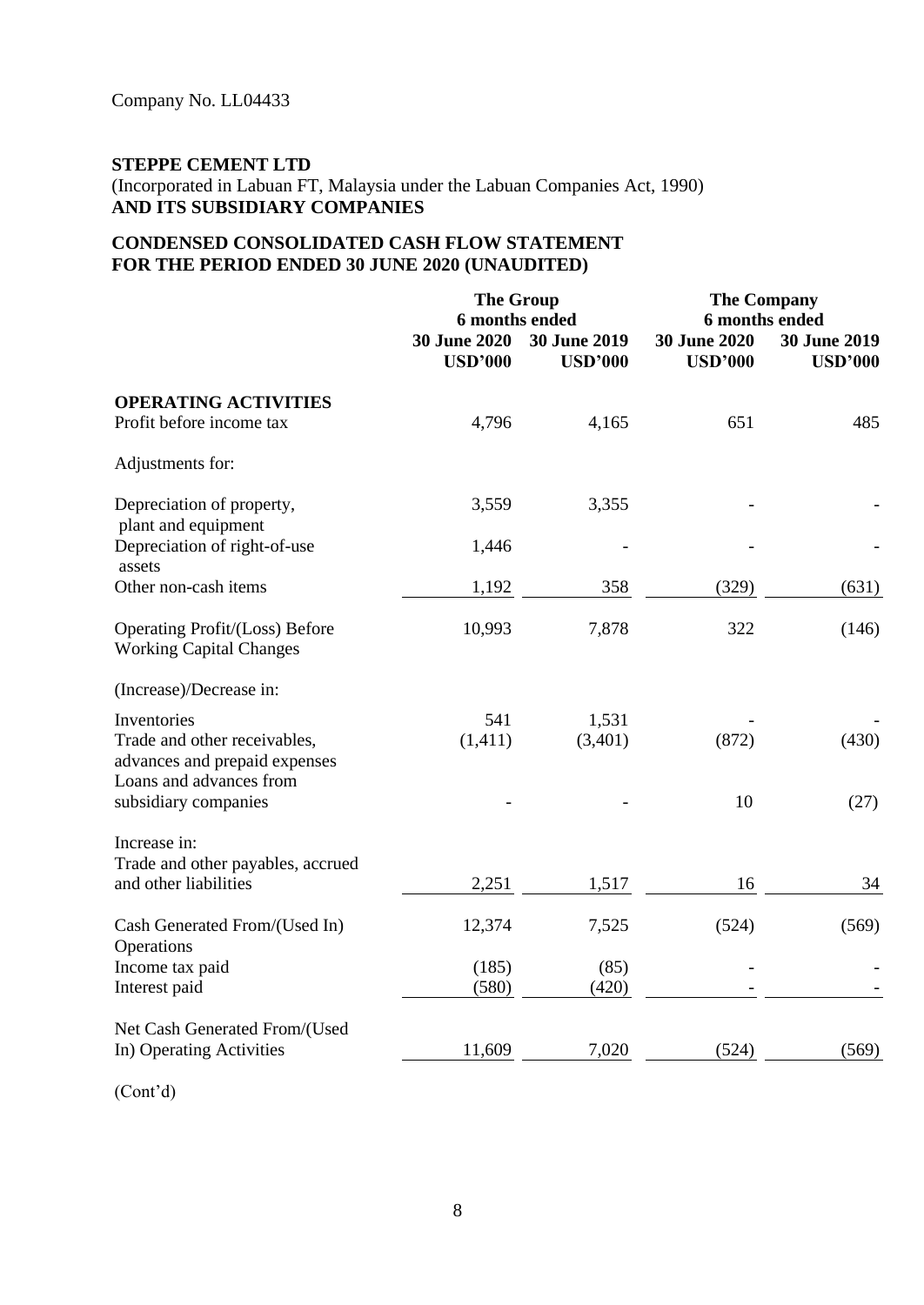|                                                                                           | <b>The Group</b><br>6 months ended<br><b>30 June 2020</b><br>30 June 2019 |                | <b>The Company</b><br>6 months ended<br><b>30 June 2020</b> |                |
|-------------------------------------------------------------------------------------------|---------------------------------------------------------------------------|----------------|-------------------------------------------------------------|----------------|
|                                                                                           | <b>USD'000</b>                                                            | <b>USD'000</b> | <b>USD'000</b>                                              | <b>USD'000</b> |
| <b>INVESTING ACTIVITIES</b>                                                               |                                                                           |                |                                                             |                |
| Purchase of property, plant and<br>equipment                                              | (2,644)                                                                   | (844)          |                                                             |                |
| Purchase of other assets                                                                  |                                                                           | (29)           |                                                             |                |
| Interest received                                                                         | 112                                                                       | 147            | 330                                                         | 629            |
| Net Cash (Used In)/Generated                                                              |                                                                           |                |                                                             |                |
| From Investing Activities                                                                 | (2, 532)                                                                  | (726)          | 330                                                         | 629            |
| <b>FINANCING ACTIVITIES</b>                                                               |                                                                           |                |                                                             |                |
| Proceeds from borrowings                                                                  | 2,098                                                                     | 4,515          |                                                             |                |
| Repayment from borrowings                                                                 | (9,003)                                                                   | (5,805)        |                                                             |                |
| Payment of lease liabilities                                                              | (1, 133)                                                                  |                |                                                             |                |
| Net Cash Used In Financing                                                                |                                                                           |                |                                                             |                |
| Activities                                                                                | (8,038)                                                                   | (1,290)        |                                                             |                |
| <b>NET INCREASE/(DECREASE)</b><br><b>IN CASH AND CASH</b><br><b>EQUIVALENTS</b>           | 1,039                                                                     | 5,004          | (194)                                                       | 60             |
| <b>EFFECTS OF FOREIGN</b><br><b>EXCHANGE RATE</b><br><b>CHANGES</b>                       | (486)                                                                     | 54             |                                                             |                |
| <b>CASH AND CASH</b><br><b>EQUIVALENTS AT</b><br><b>BEGINNING OF THE</b><br><b>PERIOD</b> | 9,014                                                                     | 5,719          | 262                                                         | 23             |
|                                                                                           |                                                                           |                |                                                             |                |
| <b>CASH AND CASH</b><br><b>EQUIVALENTS AT END OF</b>                                      |                                                                           |                |                                                             |                |
| <b>THE PERIOD (NOTE 15)</b>                                                               | 9,567                                                                     | 10,777         | 68                                                          | 83             |

The accompanying notes form an integral part of the Condensed Financial Statements.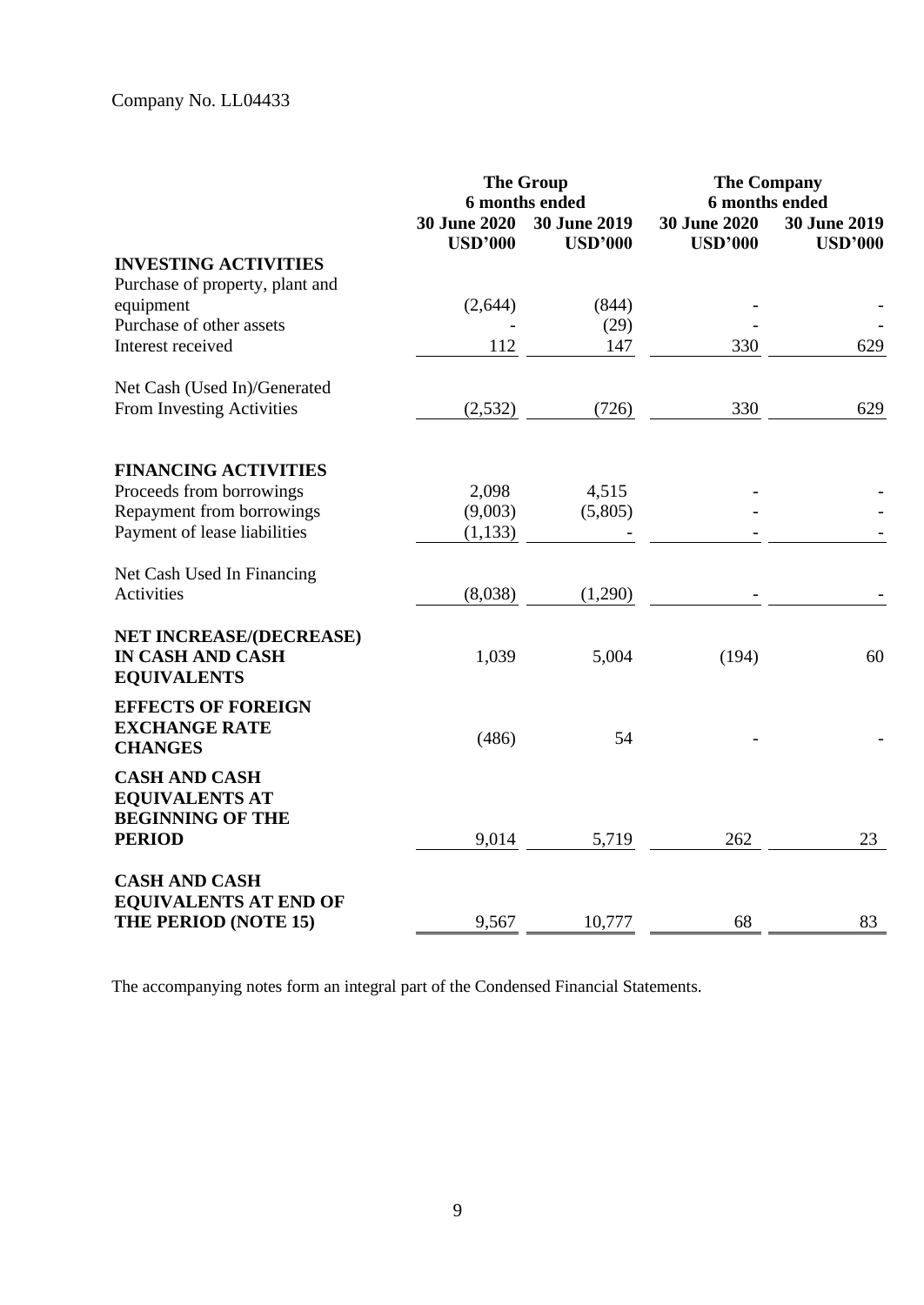#### **NOTES TO THE CONDENSED INTERIM FINANCIAL STATEMENTS (UNAUDITED)**

#### 1. **GENERAL INFORMATION**

Steppe Cement Ltd ("the Company") is incorporated and domiciled in Malaysia. The Company's and its subsidiaries' ("the Group") principal place of business is located at Aktau village, Karaganda region, Republic of Kazakhstan. The Company's shares are listed on the AIM Market of the London Stock Exchange plc.

The registered office of the Company is located at Brumby Centre, Lot 42, Jalan Muhibbah, 87000 Labuan FT, Malaysia.

#### 2. **BASIS OF PREPARATION OF CONDENSED INTERIM FINANCIAL STATEMENTS**

#### **Basis of presentation**

The condensed interim financial statements of the Group and the Company are unaudited and have been prepared in accordance with International Financial Reporting Standards ("IFRS").

The condensed interim financial statements do not include all the information and disclosures required in the annual financial statements and should be read in conjunction with the audited financial statements for the year ended 31 December 2019.

The condensed interim financial statements of the Group and the Company were authorised for issue by the Board of Directors on 11 September 2020.

#### **Use of estimates and assumptions**

The preparation of financial statements in conformity with IFRS requires management to make estimates and assumptions that affect the reported amounts of assets and liabilities, revenues and expenses and the disclosure of contingent assets and liabilities. Due to the inherent uncertainty in making those estimates, actual results reported in future periods could differ from such estimates.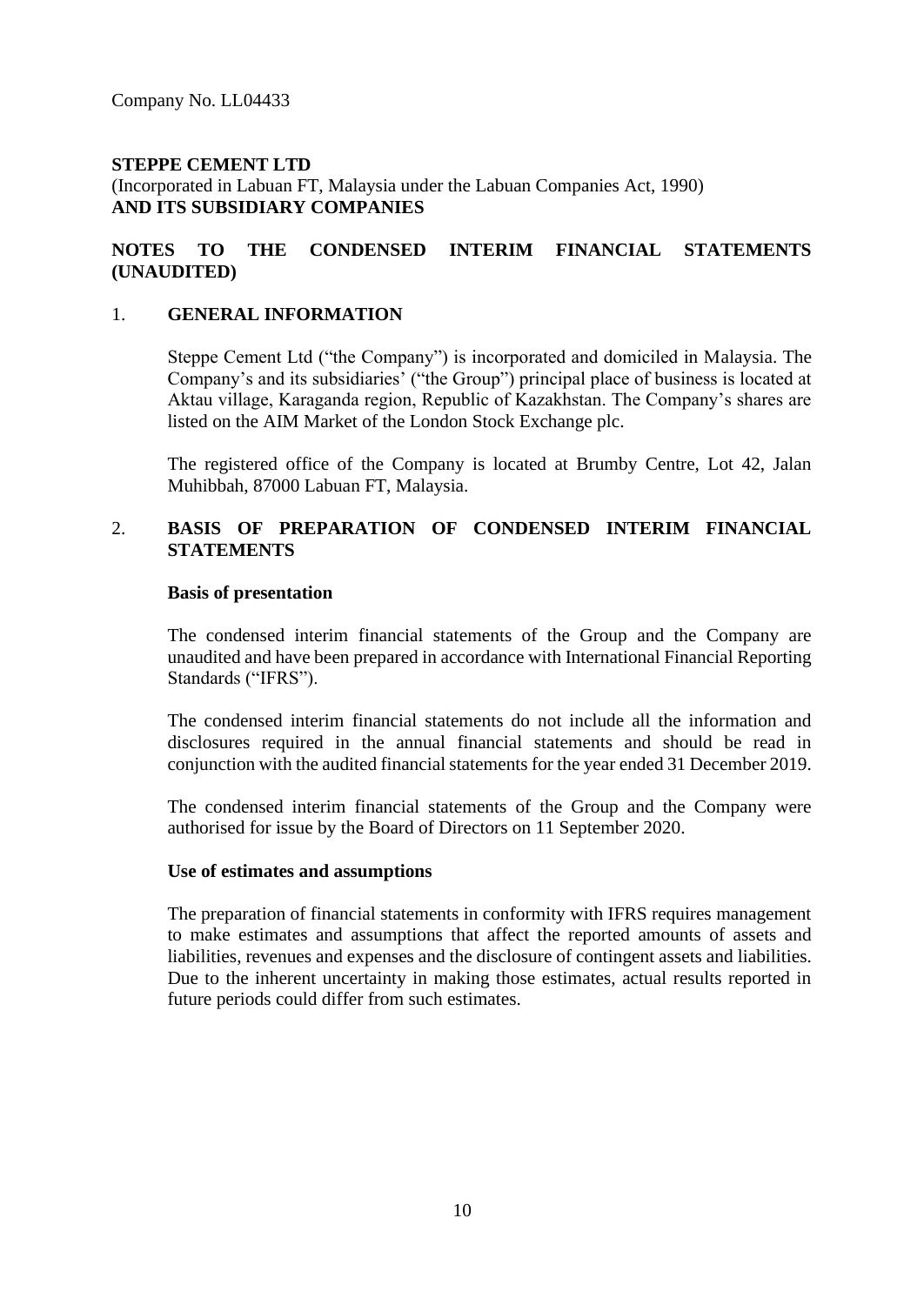#### 3. **SIGNIFICANT ACCOUNTING POLICIES**

#### **Basis of Accounting**

The financial statements of the Group and the Company have been prepared under the historical cost convention except the revaluation of land and building to fair values in accordance with IAS 16 "Property, Plant and Equipment" (Note 11).

The accounting policies adopted are consistent with those followed in the preparation of the Group's annual financial statements for the year ended 31 December 2019, except for the adoption of the following Standards:

| <b>IFRSs</b>                                   | Amendments to References to the Conceptual Framework in<br><b>IFRS</b> Standards |
|------------------------------------------------|----------------------------------------------------------------------------------|
| Amendments to                                  | Definition of Material                                                           |
| IAS 1 and IAS 8                                |                                                                                  |
| Amendments to<br>IFRS 3                        | <b>Definition of Business</b>                                                    |
| Amendments to<br>IAS 39, IFRS 9,<br>and IFRS 7 | Interest Rate Benchmark Reform                                                   |

The adoption of these Standards, Amendments and Interpretations did not result in significant impact on the Group's condensed consolidated interim financial statements.

The principal closing rates used in translation of foreign currency amounts are as follows:  $\mathbf{U}$ 

|                            | <b>USD</b> |
|----------------------------|------------|
| 1 Pound Sterling           | 1.2401     |
| 1 Ringgit Malaysia         | 0.2335     |
| 1 Euro Dollar              | 1.1234     |
| 1 Kazakhstan Tenge ("KZT") | 0.0025     |
|                            | <b>KZT</b> |
| 1 US Dollar                | 403.83     |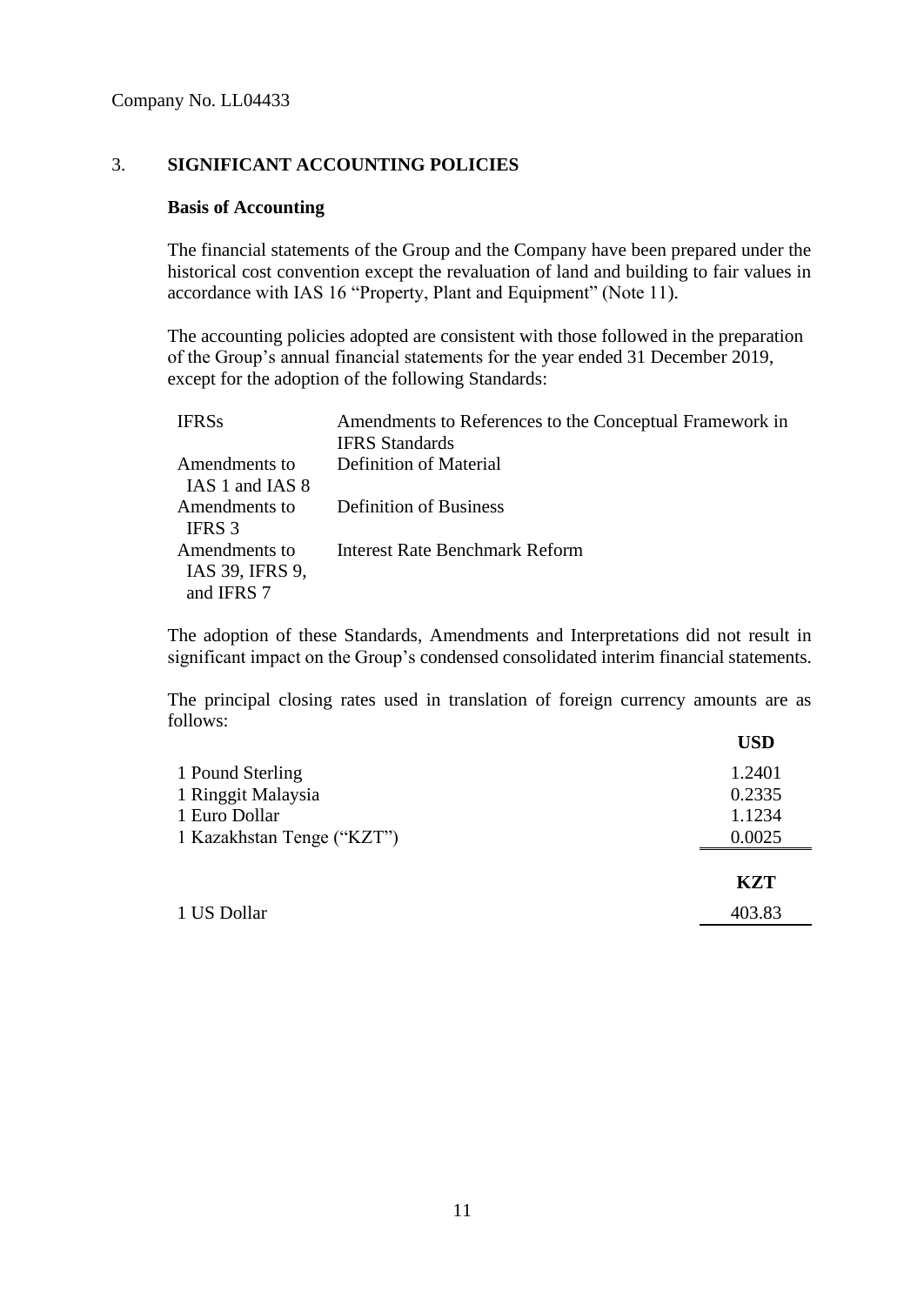### 4. **REVIEW OF RESULTS FOR THE PERIOD**

The Group's revenue decreased by 9% or USD3.3 million to USD33.8 million from USD37.1 million in first half of 2019. The decrease was mainly attributable to the decline in sales volume and turnover. Sales volume dropped by 2% to 764,752 tonnes, from 780,315 tonnes while turnover saw a decrease of 3% in KZT terms over the same period in 2019. The USD/KZT average rate depreciated by approximately 7% to 404.6 also affected the turnover as compared to 379.31 reported in the first half of 2019. The Group sold cement at an average selling price of USD44 (KZT17,884) per tonne compared with USD48 (KZT18,042) per tonne. Ex-factory price for the current period was USD36 (KZT14,727) per tonne compared with USD40 (KZT15,148) per tonne.

The Group achieved a higher gross profit margin at 40% compared with 37% in the first half of 2019. Cost of sales decreased by USD3.3 million or 14%. Selling expenses reduced by 1.4 million or 22% to USD5.1 million while general & administration expenses remained flat at USD2.6 million.

The Group incurred USD0.6 million in foreign exchange losses of which USD0.3 million was due to losses on its USD denominated loan.

The Group posted a higher profit after tax of USD4 million or 1.9 cents earnings per share compared with a USD3.1 million profit after tax or 1.4 cent earnings per share in the corresponding period in 2019.

#### 5. **SEASONAL OR CYCLICAL FACTORS**

The Group's revenue is closely linked to the construction sector which experiences seasonal, significant slow-down in construction activities due to extreme, cold temperature especially during the months of December, January and February in most parts of Kazakhstan. Each year, the Group's sales improve after winter and typically peak during the summer months.

#### 6. **SEGMENTAL REPORTING**

No industry and geographical segmental reporting are presented as the Group's primary business is in the production and sale of cement which is located in Karaganda region, Republic of Kazakhstan.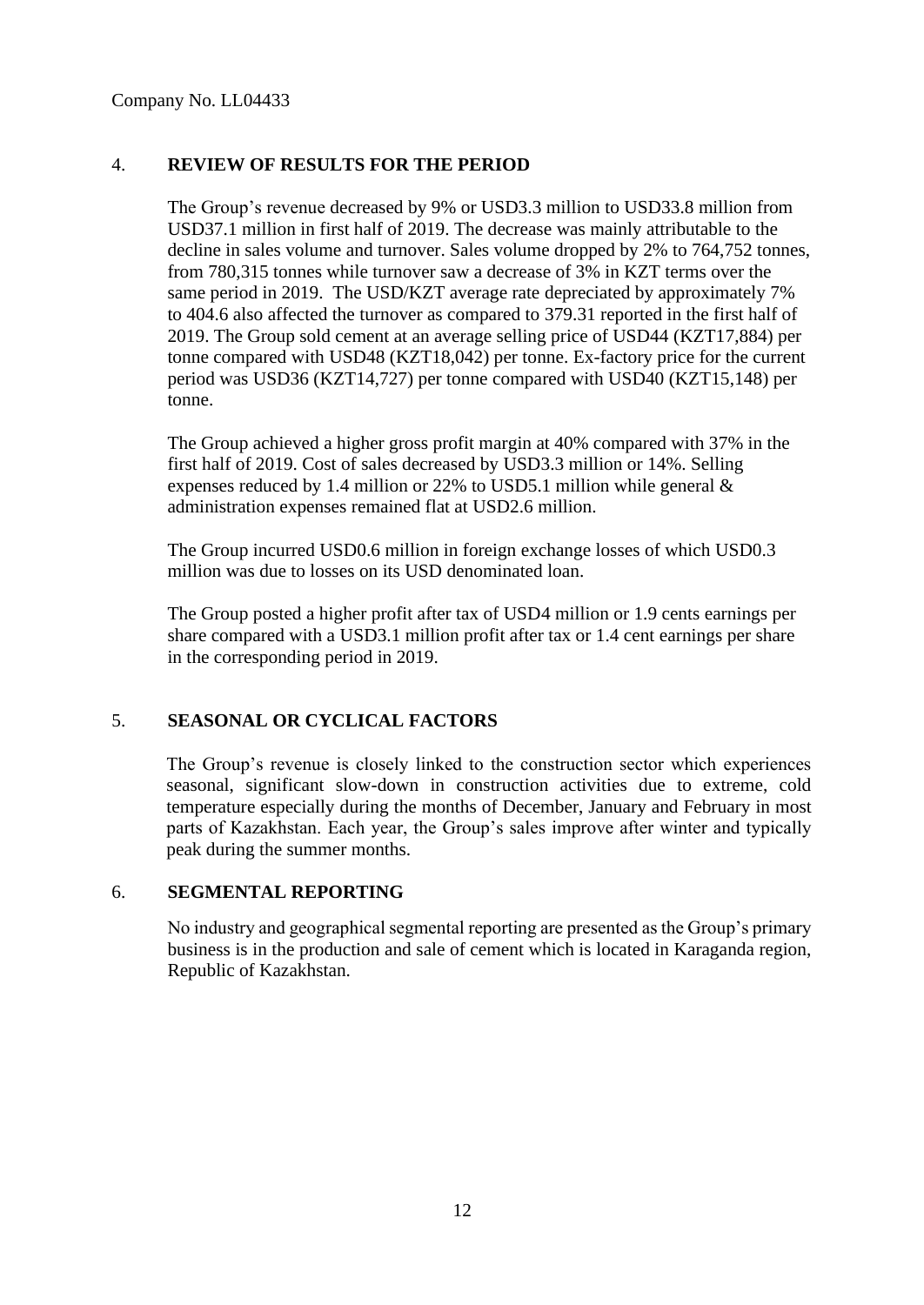### 7. **REVENUE**

|                                                 | <b>The Group</b><br>6 months ended       |                                          | <b>The Company</b><br><b>6 months ended</b> |                                   |
|-------------------------------------------------|------------------------------------------|------------------------------------------|---------------------------------------------|-----------------------------------|
|                                                 | <b>30 June</b><br>2020<br><b>USD'000</b> | <b>30 June</b><br>2019<br><b>USD'000</b> | <b>30 June</b><br>2020<br><b>USD'000</b>    | 30 June<br>2019<br><b>USD'000</b> |
| Sales of manufactured goods<br>Transmission and | 33,777                                   | 37,116                                   |                                             |                                   |
| distribution of electricity                     | 9                                        | 6                                        |                                             |                                   |
| Net interest income                             |                                          |                                          | 701                                         | 629                               |
| Total                                           | 33,786                                   | 37,122                                   | 701                                         | 629                               |

### 8. **FINANCE COSTS**

|                                     | <b>The Group</b><br>6 months ended |                                   |  |
|-------------------------------------|------------------------------------|-----------------------------------|--|
|                                     | 30 June<br>2020<br><b>USD'000</b>  | 30 June<br>2019<br><b>USD'000</b> |  |
| Interest expense on:                |                                    |                                   |  |
| - bank loans<br>- lease liabilities | 413<br>353                         | 550                               |  |
| Unwinding of discount               |                                    | 4                                 |  |
| Total                               | 766                                | 554                               |  |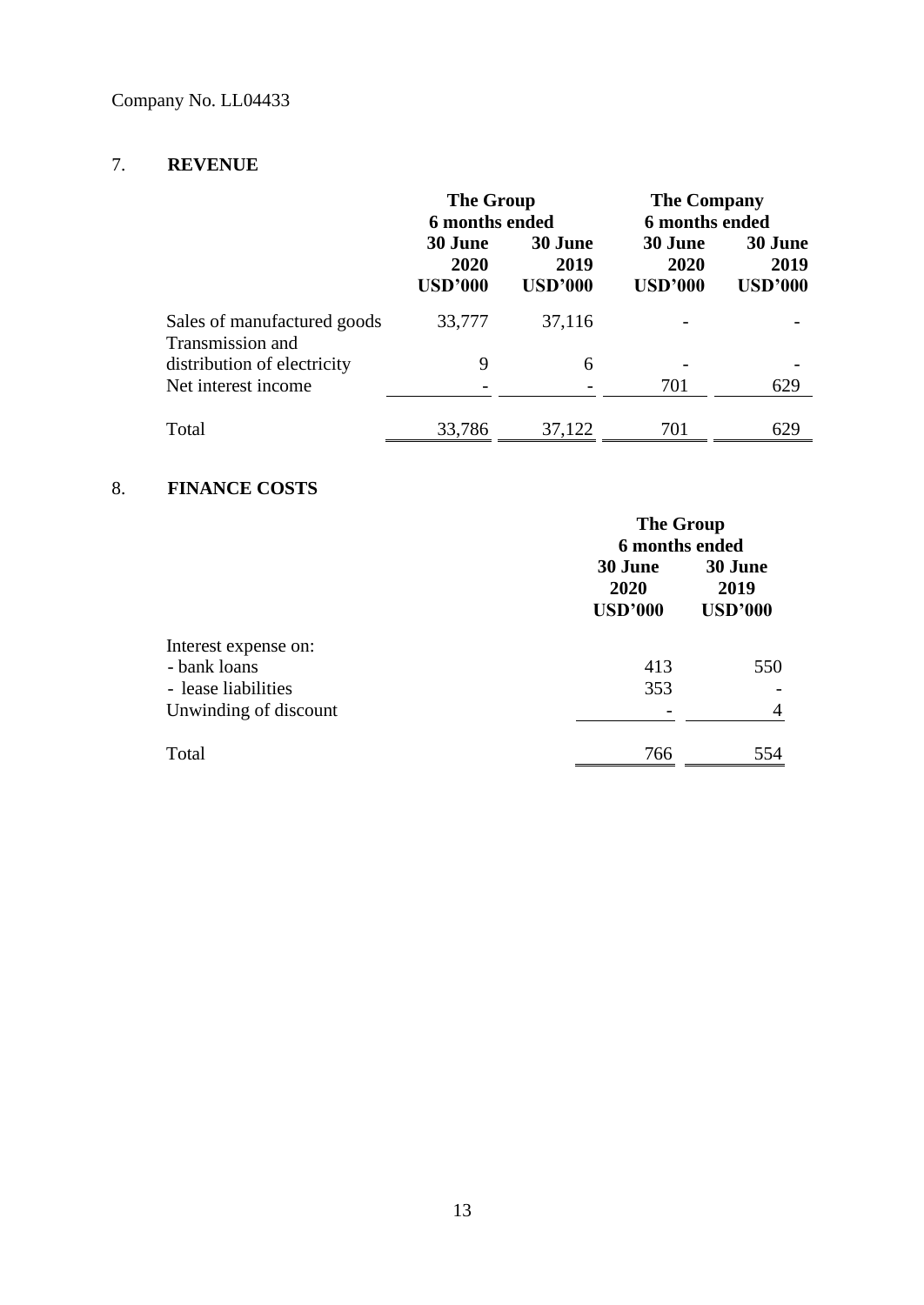#### 9. **INCOME TAX EXPENSE**

|                                            |                                   | <b>The Group</b><br>6 months ended |                                   | <b>The Company</b><br>6 months ended |  |
|--------------------------------------------|-----------------------------------|------------------------------------|-----------------------------------|--------------------------------------|--|
|                                            | 30 June<br>2020<br><b>USD'000</b> | 30 June<br>2019<br><b>USD'000</b>  | 30 June<br>2020<br><b>USD'000</b> | 30 June<br>2019<br><b>USD'000</b>    |  |
| Income tax expense<br>Deferred tax expense | 736                               | 126<br>957                         |                                   |                                      |  |
|                                            | 736                               | 1,083                              |                                   |                                      |  |

The Group's effective tax rate was impacted by the tax effects arising on foreign exchange losses on intercompany loan deductible for tax purposes.

#### 10. **EARNINGS PER SHARE**

|                                                                                 | <b>The Group</b>                                           |                                                            |  |
|---------------------------------------------------------------------------------|------------------------------------------------------------|------------------------------------------------------------|--|
|                                                                                 | 6 months<br>ended<br><b>30 June 2020</b><br><b>USD'000</b> | 6 months<br>ended<br><b>30 June 2019</b><br><b>USD'000</b> |  |
| Profit attributable to ordinary shareholders                                    | 4,060                                                      | 3,082                                                      |  |
|                                                                                 | 6 months<br>ended<br><b>30 June 2020</b><br>000            | 6 months<br>ended<br>30 June 2019<br>600                   |  |
| Number of ordinary shares in issue at beginning and at<br>end of period         | 219,000                                                    | 219,000                                                    |  |
| Weighted average number of ordinary shares at<br>beginning and at end of period | 219,000                                                    | 219,000                                                    |  |
| Earnings per share, basic and diluted (cents)                                   | 1.9                                                        | 1.4                                                        |  |

The basic earnings per share is calculated by dividing the consolidated profit attributable to shareholders of the Company by the weighted average number of ordinary shares in issue during the financial period.

There are no dilutive instruments in issue as at 30 June 2020 and 30 June 2019.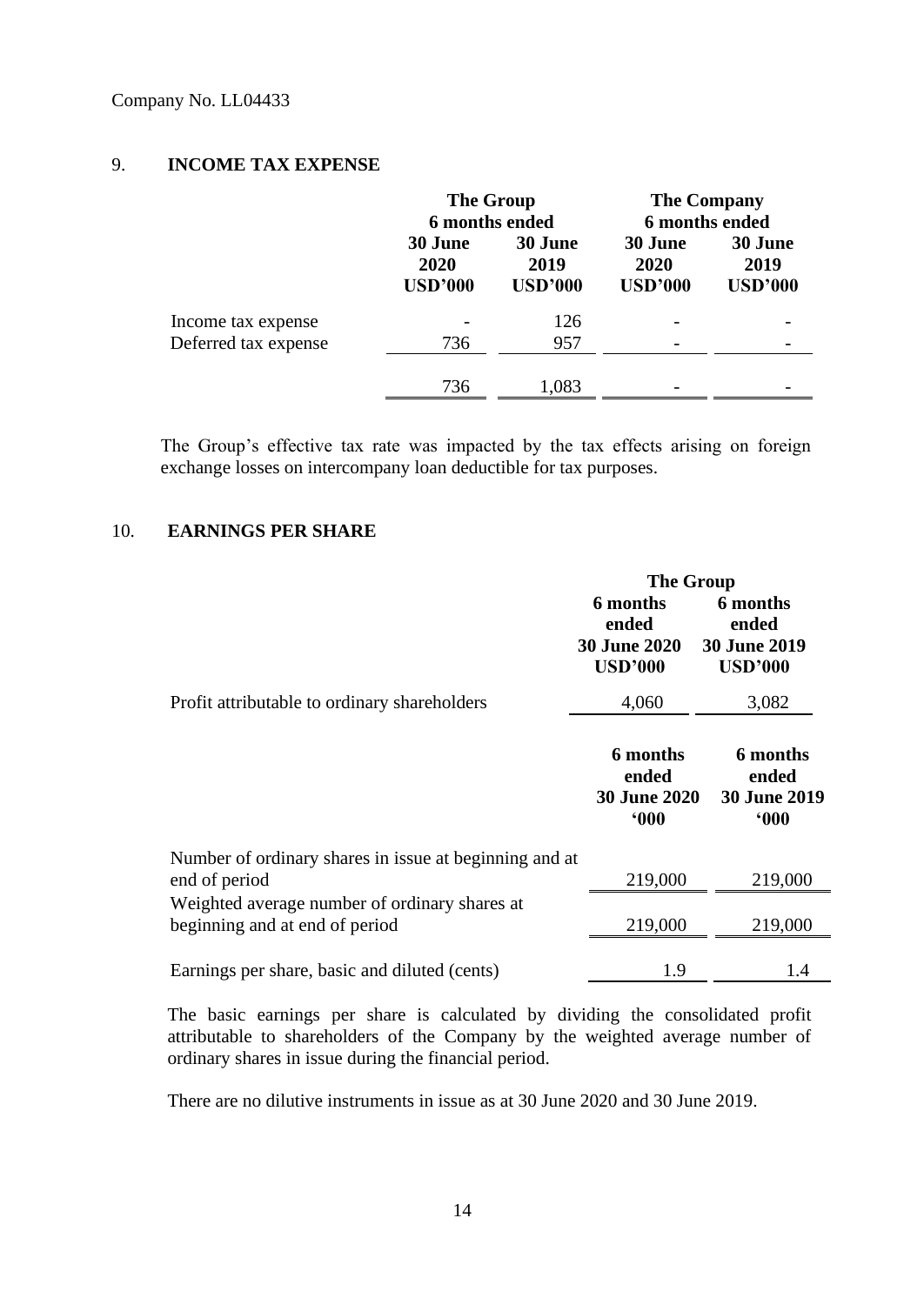## 11. **PROPERTY, PLANT AND EQUIPMENT, NET**

| <b>The Group</b>                  | <b>Freehold land</b><br>and land<br>improvement | <b>Buildings</b> | <b>Machinery</b> and<br>equipment | Railway<br><b>Wagons</b> | <b>Other</b><br>assets | <b>Stand-by</b><br>equipment and<br>major spare<br>parts | <b>Construction</b><br>in progress | <b>Total</b>   |
|-----------------------------------|-------------------------------------------------|------------------|-----------------------------------|--------------------------|------------------------|----------------------------------------------------------|------------------------------------|----------------|
|                                   | <b>USD'000</b>                                  | <b>USD'000</b>   | <b>USD'000</b>                    | <b>USD'000</b>           | <b>USD'000</b>         | <b>USD'000</b>                                           | <b>USD'000</b>                     | <b>USD'000</b> |
| Cost                              |                                                 |                  |                                   |                          |                        |                                                          |                                    |                |
| At 1 January 2020                 | 1,873                                           | 20,621           | 73,062                            | 7,187                    | 6,866                  | 2,750                                                    | 3,120                              | 115,479        |
| <b>Additions</b>                  |                                                 |                  | 293                               |                          | 139                    |                                                          | 2,341                              | 2,774          |
| Transfers                         |                                                 | 8                | 377                               |                          | 1,991                  |                                                          | (2,376)                            |                |
| Disposals                         |                                                 |                  | (9)                               |                          | (113)                  |                                                          |                                    | (122)          |
| Reclassification from inventories |                                                 | (120)            |                                   |                          |                        |                                                          | (132)                              | (252)          |
| Exchange differences              | (105)                                           | (1,157)          | (4,237)                           | (403)                    | (381)                  | (151)                                                    | (178)                              | (6,612)        |
| At 30 June 2020                   | 1,769                                           | 19,352           | 69,486                            | 6,784                    | 8,502                  | 2,599                                                    | 2,775                              | 111,267        |
|                                   |                                                 |                  |                                   |                          |                        |                                                          |                                    |                |
| Accumulated depreciation          |                                                 |                  |                                   |                          |                        |                                                          |                                    |                |
| At 1 January 2020                 | $\overline{\phantom{a}}$                        | 14,479           | 38,412                            | 1,956                    | 4,824                  |                                                          | $\overline{\phantom{a}}$           | 59,671         |
| Charge for the period             |                                                 | 529              | 2,603                             | 169                      | 259                    |                                                          |                                    | 3,560          |
| Disposals                         |                                                 | Λ                | (4)                               |                          | (114)                  |                                                          |                                    | (118)          |
| Exchange differences              |                                                 | (811)            | (2,270)                           | (109)                    | (270)                  |                                                          | $\overline{\phantom{a}}$           | (3,460)        |
|                                   |                                                 |                  |                                   |                          |                        |                                                          |                                    |                |
| At 30 June 2020                   | $\overline{\phantom{a}}$                        | 14,197           | 38,741                            | 2,016                    | 4,699                  |                                                          |                                    | 59,653         |
| Net Book Value                    |                                                 |                  |                                   |                          |                        |                                                          |                                    |                |
|                                   |                                                 |                  |                                   |                          |                        |                                                          |                                    |                |
| At 30 June 2020                   | 1,769                                           | 5,155            | 30,745                            | 4,768                    | 3,803                  | 2,599                                                    | 2,775                              | 51,614         |
| At 31 December 2019               | 1,873                                           | 6,142            | 34,650                            | 5,231                    | 2,042                  | 2,750                                                    | 3,120                              | 55,808         |

^ - Insignificant amount.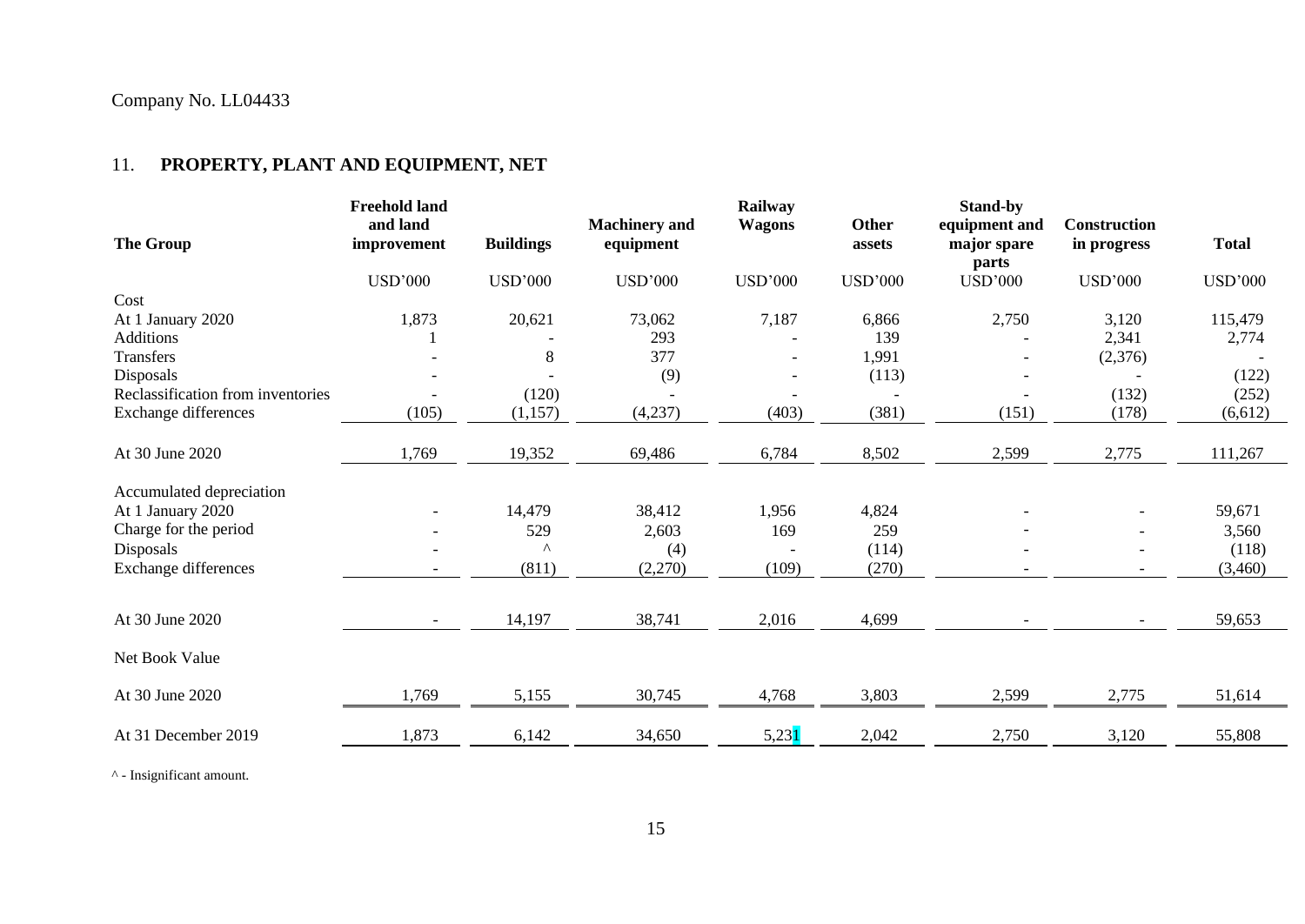#### 12. **OTHER ASSETS**

|                        | <b>The Group</b>                           |                                                  | <b>The Company</b>                         |                                                  |
|------------------------|--------------------------------------------|--------------------------------------------------|--------------------------------------------|--------------------------------------------------|
|                        | As at<br>30 June<br>2020<br><b>USD'000</b> | As at<br><b>31 Dec</b><br>2019<br><b>USD'000</b> | As at<br>30 June<br>2020<br><b>USD'000</b> | As at<br><b>31 Dec</b><br>2019<br><b>USD'000</b> |
| VAT recoverable        | 1,952                                      | 2,069                                            |                                            |                                                  |
| Quarry stripping costs | 183                                        | 194                                              |                                            |                                                  |
| Site restoration costs | 31                                         | 33                                               |                                            |                                                  |
| Site restoration fund  | 121                                        | 131                                              |                                            |                                                  |
| Total                  | 2,287                                      | 2,427                                            |                                            |                                                  |

#### 13. **INVENTORIES**

|                              | <b>The Group</b>                           |                                                  | <b>The Company</b>                         |                                           |
|------------------------------|--------------------------------------------|--------------------------------------------------|--------------------------------------------|-------------------------------------------|
|                              | As at<br>30 June<br>2020<br><b>USD'000</b> | As at<br><b>31 Dec</b><br>2019<br><b>USD'000</b> | As at<br>30 June<br>2020<br><b>USD'000</b> | As at<br>31 Dec<br>2019<br><b>USD'000</b> |
| Finished goods               | 3,216                                      | 3,813                                            |                                            |                                           |
| Spare parts                  | 5,043                                      | 5,119                                            |                                            |                                           |
| Work in progress             | 575                                        | 632                                              |                                            |                                           |
| Raw materials                | 2,010                                      | 1,502                                            |                                            |                                           |
| Other materials              | 334                                        | 1,286                                            |                                            |                                           |
| Packing materials            | 524                                        | 586                                              |                                            |                                           |
| Fuel                         | 35                                         | 22                                               |                                            |                                           |
| Goods held for resale        | $\overline{2}$                             | 49                                               |                                            |                                           |
| Total                        | 11,739                                     | 13,009                                           |                                            |                                           |
| Less: Provision for obsolete |                                            |                                                  |                                            |                                           |
| inventories                  | (2,071)                                    | (2,197)                                          |                                            |                                           |
| Net                          | 9,668                                      | 10,812                                           |                                            |                                           |

No additional provision for obsolete inventories is necessary based on current conditions as at 30 June 2020.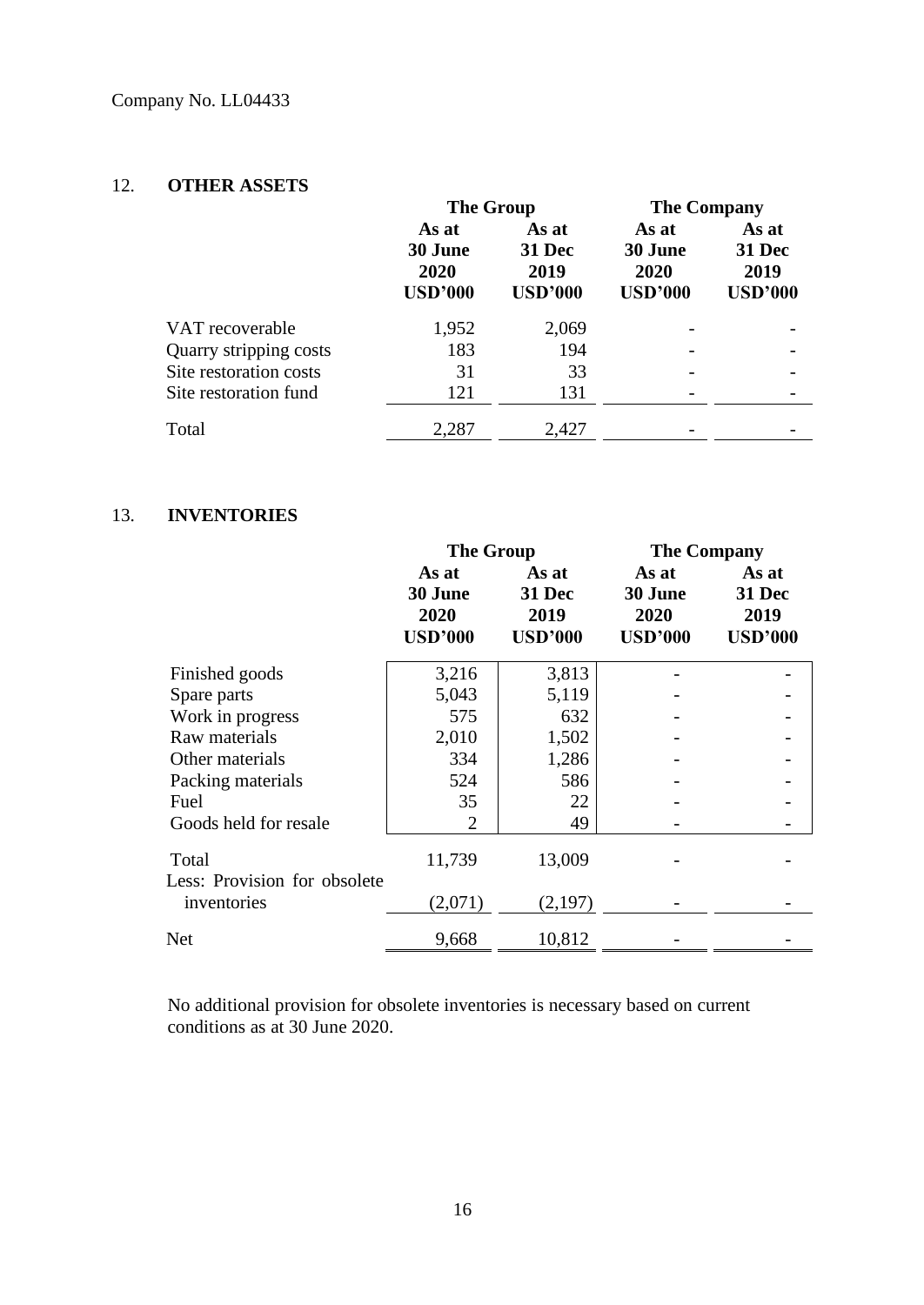|                                    | <b>The Group</b>                           |                                           | <b>The Company</b>                         |                                           |
|------------------------------------|--------------------------------------------|-------------------------------------------|--------------------------------------------|-------------------------------------------|
|                                    | As at<br>30 June<br>2020<br><b>USD'000</b> | As at<br>31 Dec<br>2019<br><b>USD'000</b> | As at<br>30 June<br>2020<br><b>USD'000</b> | As at<br>31 Dec<br>2019<br><b>USD'000</b> |
| Trade receivables                  | 5,155                                      | 5,659                                     |                                            |                                           |
| Less: Loss allowances              | (591)                                      | (626)                                     |                                            |                                           |
| <b>Net</b><br>Other receivables:   | 4,564                                      | 5,033                                     |                                            |                                           |
| VAT recoverable<br>Receivable from | 172                                        | 239                                       |                                            |                                           |
| employees                          |                                            | 31                                        |                                            |                                           |
| Others                             | 1,437                                      | 487                                       |                                            |                                           |
| Dividend receivable                |                                            |                                           | 8,679                                      | 8,679                                     |
| Interest receivable                |                                            |                                           | 1,031                                      | 169                                       |
| Total                              | 6,173                                      | 5,790                                     | 9,710                                      | 8,848                                     |

#### 14. **TRADE AND OTHER RECEIVABLES**

The Company enters into sales contracts with trade customers on cash terms. Some customers with good payment history are granted certain credit periods on their cement purchases which are secured against bank guarantee or other credit enhancements.

The recoverability of trade accounts receivable depends to a large extent on the Group's customers' ability to meet their obligations and other factors which are beyond the Group's control. The recoverability of the Group's trade accounts receivable is determined based on conditions prevailing and information available as at reporting date. The directors have reviewed the trade receivables and considered no further loss allowances for trade receivables is necessary based on conditions prevailing and available information as at 30 June 2020.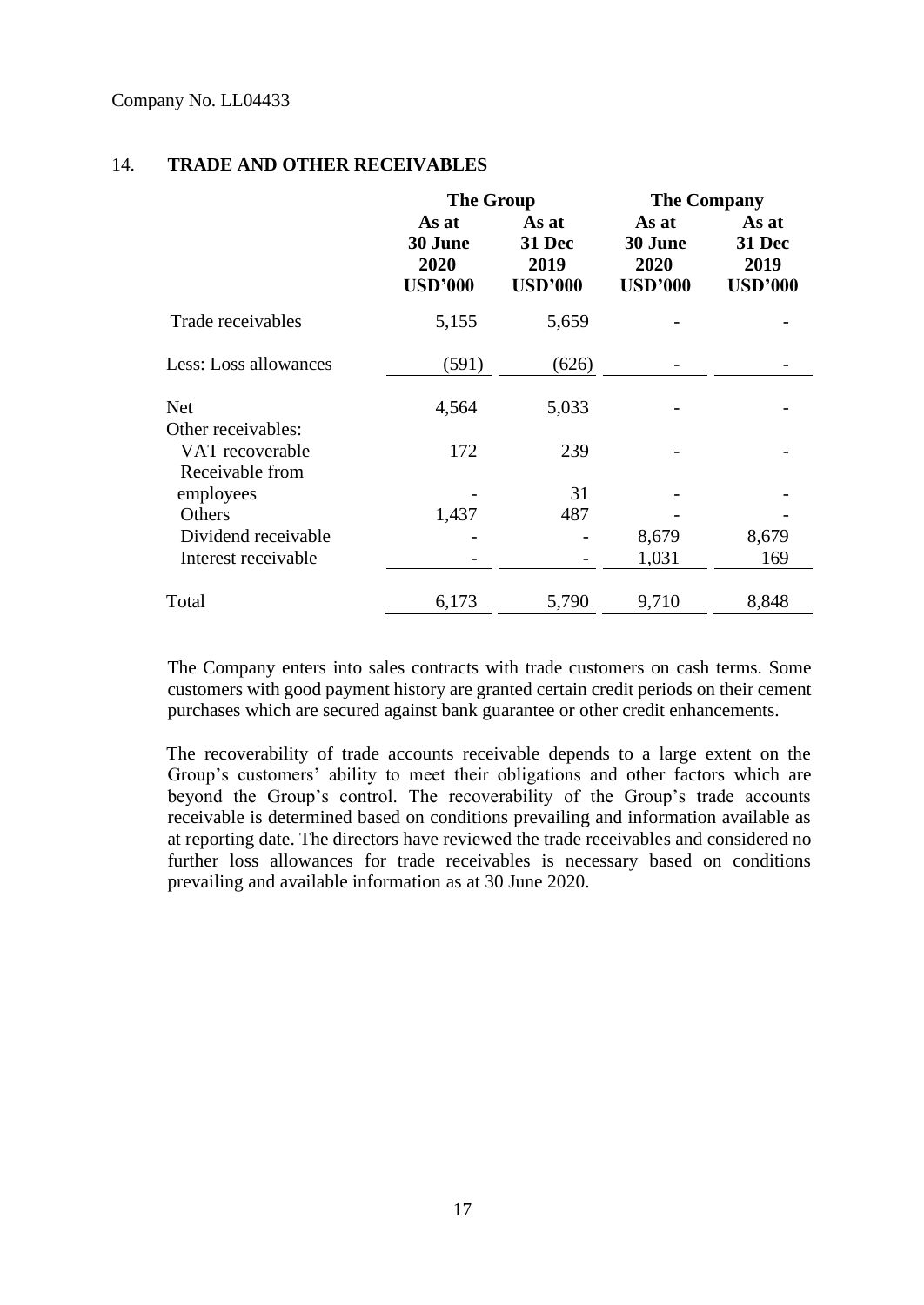### 15. **CASH AND CASH EQUIVALENTS**

|                           |                                                | <b>The Group</b>                       |  |  |
|---------------------------|------------------------------------------------|----------------------------------------|--|--|
|                           | As at<br><b>30 June 2020</b><br><b>USD'000</b> | As at<br>31 Dec 2019<br><b>USD'000</b> |  |  |
| Cash in hand and at banks | 9,319                                          | 1,940                                  |  |  |
| Short-term deposit        | 248                                            | 7,074                                  |  |  |
|                           | 9,567                                          | 9,014                                  |  |  |

#### 16. **BORROWINGS**

|                                           | <b>The Group</b>                               |                                        |  |
|-------------------------------------------|------------------------------------------------|----------------------------------------|--|
|                                           | As at<br><b>30 June 2020</b><br><b>USD'000</b> | As at<br>31 Dec 2019<br><b>USD'000</b> |  |
| Current portion:<br><b>Bank loans</b>     | 910                                            | 6,420                                  |  |
| Non-current portion:<br><b>Bank</b> loans | 2,300                                          | 3,893                                  |  |
| Total borrowings                          | 3,210                                          | 10,313                                 |  |

#### **Undrawn loan amounts**

As at 30 June 2020, the Group has USD7.5 million available for working capital requirements drawdown under the Altyn Bank JSC and Halyk Bank JSC short-term loan facilities.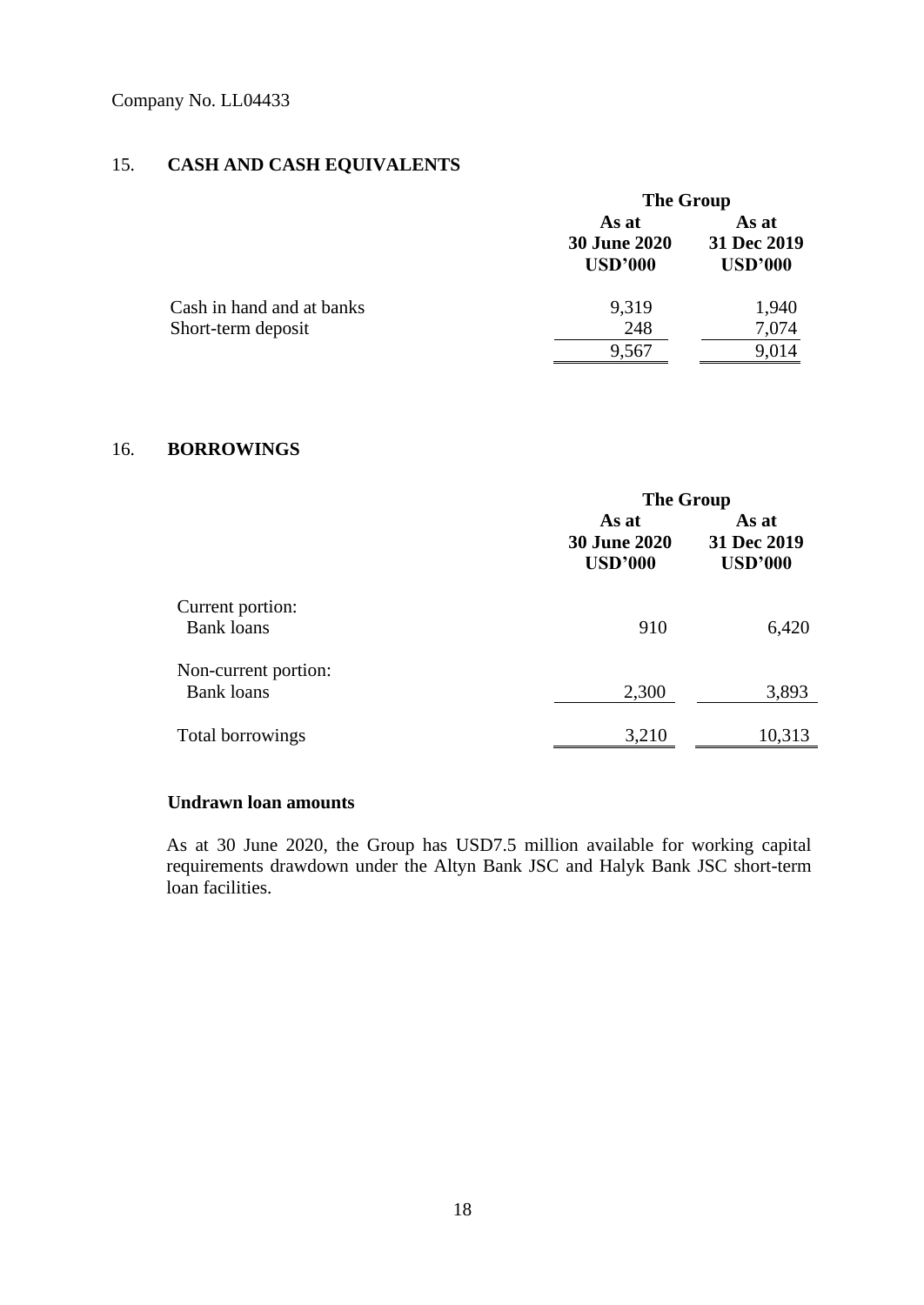#### 17. **RELATED PARTIES**

Related parties include shareholders, directors, affiliates and entities under common ownership, over which the Group has the ability to exercise a significant influence.

Other related parties include entities which are controlled by a director, which a director of the Group has ownership interests and exercises significant influence.

Balances and transactions between the Company and its subsidiary companies, which are related parties of the Company, have been eliminated on consolidation and are not disclosed in this note.

The following transactions with related parties are included in the condensed consolidated income statement as of 30 June 2020 and 2019:

|                     |                                       | <b>Purchase of services</b>           |  |  |
|---------------------|---------------------------------------|---------------------------------------|--|--|
|                     | <b>30 June 2020</b><br><b>USD'000</b> | <b>30 June 2019</b><br><b>USD'000</b> |  |  |
| Other related party |                                       |                                       |  |  |
| Office rental       |                                       |                                       |  |  |

The following balance with related parties is included in the condensed consolidated statement of financial position as of 30 June 2020 and 31 December 2019:

|                            | Payable to related parties     |                               |  |
|----------------------------|--------------------------------|-------------------------------|--|
|                            | <b>30 June 2020</b><br>USD'000 | 31 Dec 2019<br><b>USD'000</b> |  |
| <b>Other related party</b> |                                |                               |  |
| Office rental              | (5)                            | (10)                          |  |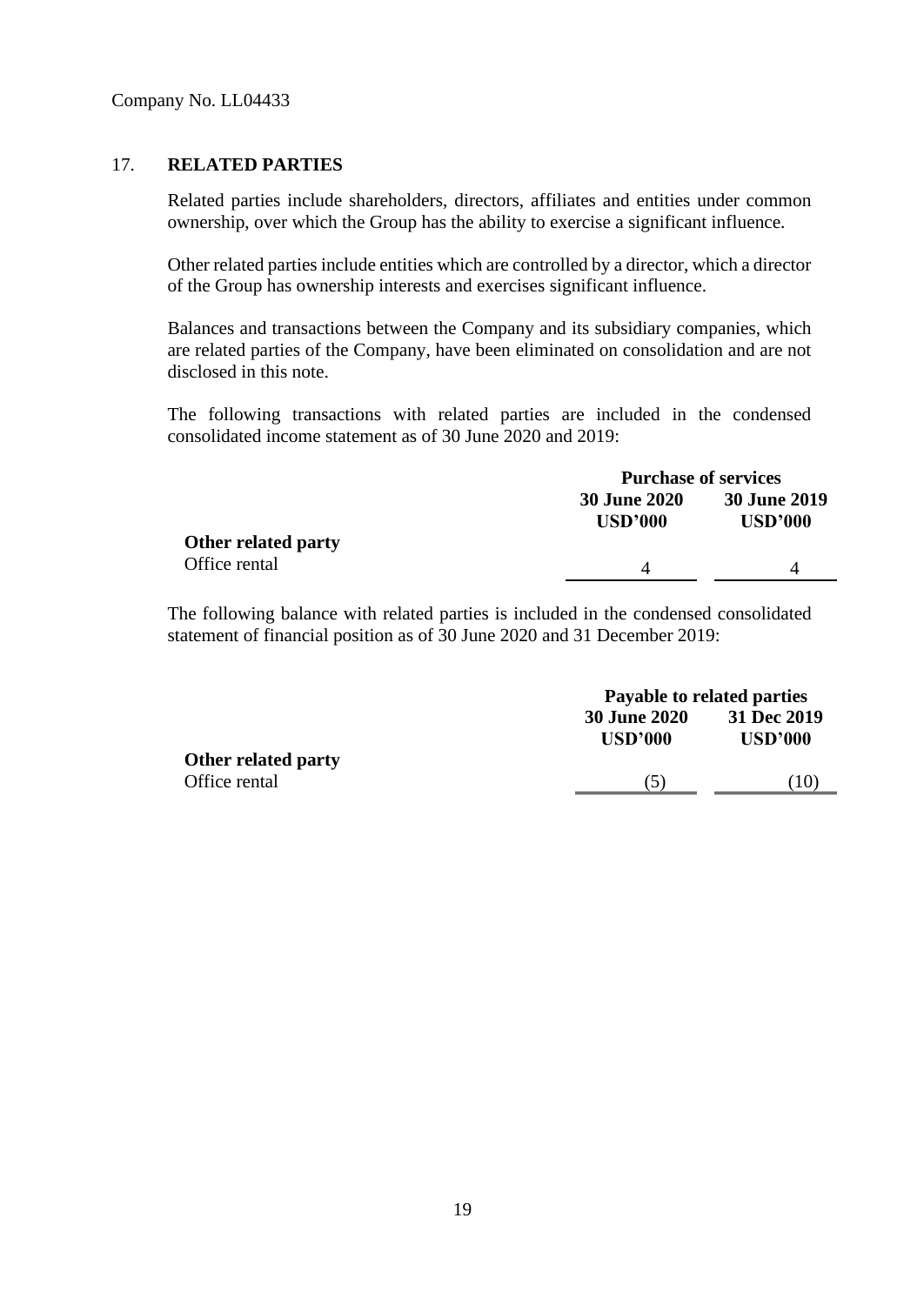#### **Compensation of key management personnel**

Included in the staff costs are remuneration of directors and other members of key management during the financial period as follows:

|                                     | <b>The Group</b>                  |                                   | <b>The Company</b>                |                                   |
|-------------------------------------|-----------------------------------|-----------------------------------|-----------------------------------|-----------------------------------|
|                                     | 30 June<br>2020<br><b>USD'000</b> | 30 June<br>2019<br><b>USD'000</b> | 30 June<br>2020<br><b>USD'000</b> | 30 June<br>2019<br><b>USD'000</b> |
| Remuneration<br>Short-term benefits | 418<br>46                         | 342<br>47                         | 50                                | 50                                |
| Total                               | 464                               | 389                               | 50                                | 50                                |

The remuneration of directors and key executives is determined by the remuneration committees of the Company and subsidiary companies having regard to the performance of individuals and market trends.

#### 18. **FINANCIAL INSTRUMENTS**

#### **Financial Risk Management Objectives and Policies**

The operations of the Group are subject to various financial risks which include foreign currency risk, credit risk and liquidity risk.

The condensed interim financial statements of the Group do not include all financial risk management information and disclosures required in the annual financial statements. There has been no change in the financial risk management objectives and policies since the previous financial year ended 31 December 2019. The Group continuously manages its exposures to risks and/or costs associated with the financing, investing and operating activities of the Group.

#### **Fair Value of Financial Assets and Financial Liabilities**

Fair value is defined as the price that would be received to sell an asset or paid to transfer a liability in an orderly transaction in the principal (or most advantageous) market at the measurement date under current market condition regardless of whether that price is directly observable or estimated using another valuation technique. As no readily available market exists for a large part of the Group's financial instruments, judgement is necessary in arriving at fair value, based on current economic conditions and specific risks attributable to the instrument. The fair value of the instruments presented herein is not necessarily indicative of the amounts the Group could realise in a market exchange from the sale of its full holdings of a particular instrument.

The following methods and assumptions were used by the Group to estimate the fair value of financial instruments: